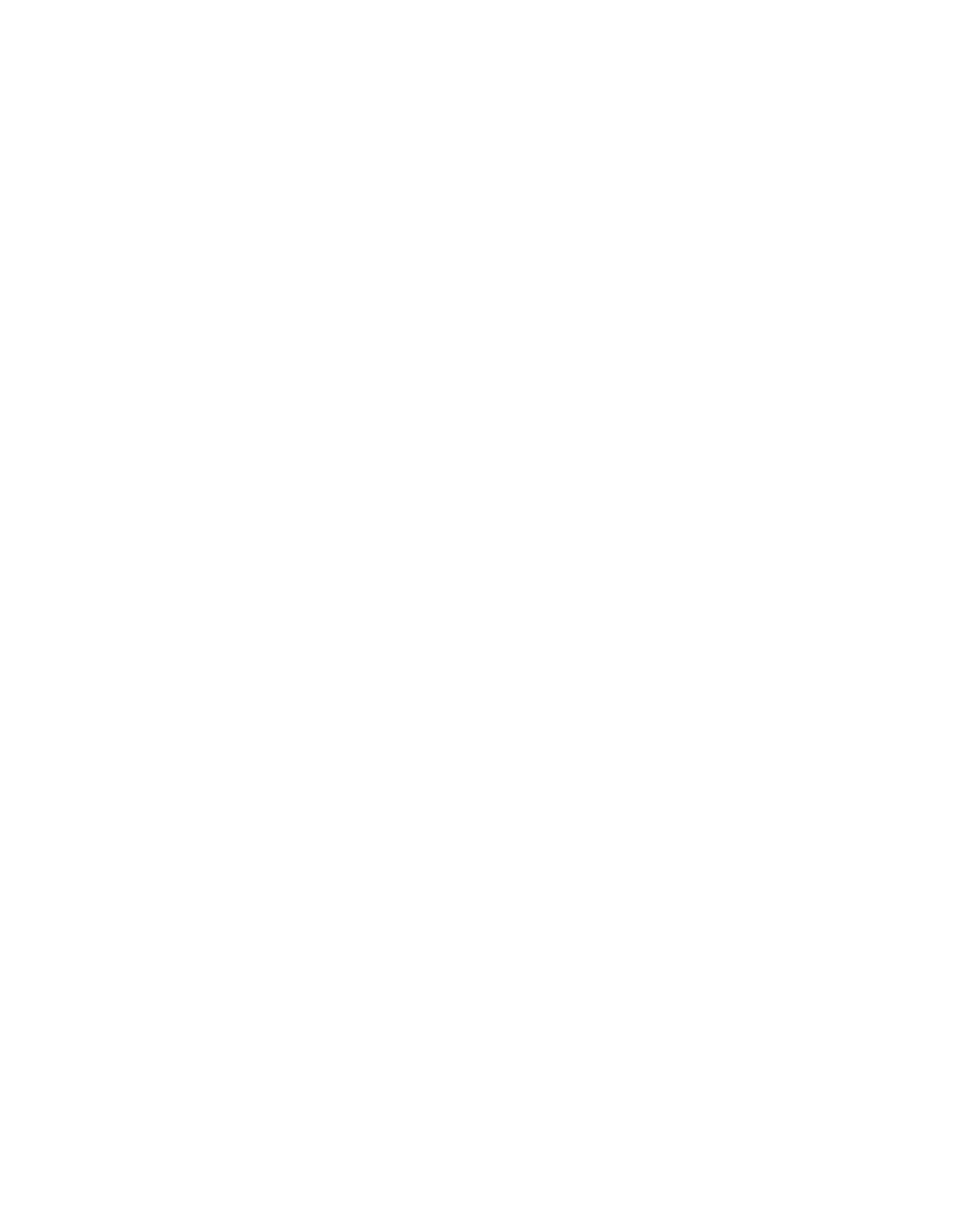### TABLE OF CONTENTS

**Contract Contract** 

| <b>Executive Summary</b>                                                          |    | $\overline{\mathbf{4}}$ |
|-----------------------------------------------------------------------------------|----|-------------------------|
|                                                                                   |    |                         |
| <b>Introduction</b>                                                               |    | 6                       |
| Legislative Background<br>$\bullet$                                               | 6  |                         |
| Research and Data Analysis Approach<br>$\bullet$                                  | 6  |                         |
| <b>Data Collection</b><br>$\bullet$                                               | 7  |                         |
| Data Analysis<br>$\bullet$                                                        | 8  |                         |
| Recommendations<br>$\bullet$                                                      | 8  |                         |
| <b>Context</b>                                                                    |    | 9                       |
| Critical and Complex Nature of the WSF Workforce                                  | 9  |                         |
| Current Workforce Description                                                     | 9  |                         |
| <b>Financial Analysis and Benchmarking</b>                                        |    | 13                      |
| <b>Regression Model</b><br>$\bullet$                                              | 13 |                         |
| Leave Hours Forecast<br>$\bullet$                                                 | 13 |                         |
| <b>Expected and Maximum Calculations</b><br>$\bullet$                             | 13 |                         |
| Deck and Engine<br>$\bullet$                                                      | 13 |                         |
| Terminal and Eagle Harbor<br>$\bullet$                                            | 14 |                         |
| <b>Projected Cost Estimates</b><br>$\bullet$                                      | 14 |                         |
| Peer Systems<br>$\bullet$                                                         | 15 |                         |
| Vacancies by Job Class and Collective Bargaining Unit<br>٠                        | 16 |                         |
|                                                                                   |    |                         |
| <b>Strategies for Filling Vacancies</b>                                           |    | <u>18</u>               |
| <b>Ferry Regulations</b><br>$\bullet$                                             | 18 |                         |
| <b>Current State</b><br>٠                                                         | 19 |                         |
| Mandatory Training and Certification                                              | 19 |                         |
| Regulations                                                                       | 19 |                         |
| <b>WSF Current State</b>                                                          | 20 |                         |
| <b>Barriers to Implementing Workforce Management</b>                              |    | 21                      |
| Recruiting and Hiring Processes<br>$\bullet$                                      | 21 |                         |
| Leadership Career Support<br>$\bullet$                                            | 21 |                         |
| Data and Intent<br>$\bullet$                                                      | 21 |                         |
| Technology<br>٠                                                                   | 21 |                         |
| <b>Collective Bargaining Agreements</b>                                           | 21 |                         |
| <b>Recommendations</b>                                                            |    | 22                      |
| Workforce Development Model<br>$\bullet$                                          | 22 |                         |
| Recruitment Methods and Needs<br>$\bullet$                                        | 22 |                         |
| Outreach and Recruitment Strategies for Underrepresented Communities<br>$\bullet$ | 23 |                         |
| <b>Employee Turnover and Vacancies</b><br>$\bullet$                               | 24 |                         |
| Overtime and Leave Management<br>$\bullet$                                        | 24 |                         |
| <b>Training Budget Adequacy</b>                                                   | 24 |                         |
| Government and Collective Bargaining Agreements                                   | 25 |                         |
| <b>Acknowledgments</b>                                                            |    | <b>26</b>               |
|                                                                                   |    |                         |
| <b>Appendix</b>                                                                   |    | 28                      |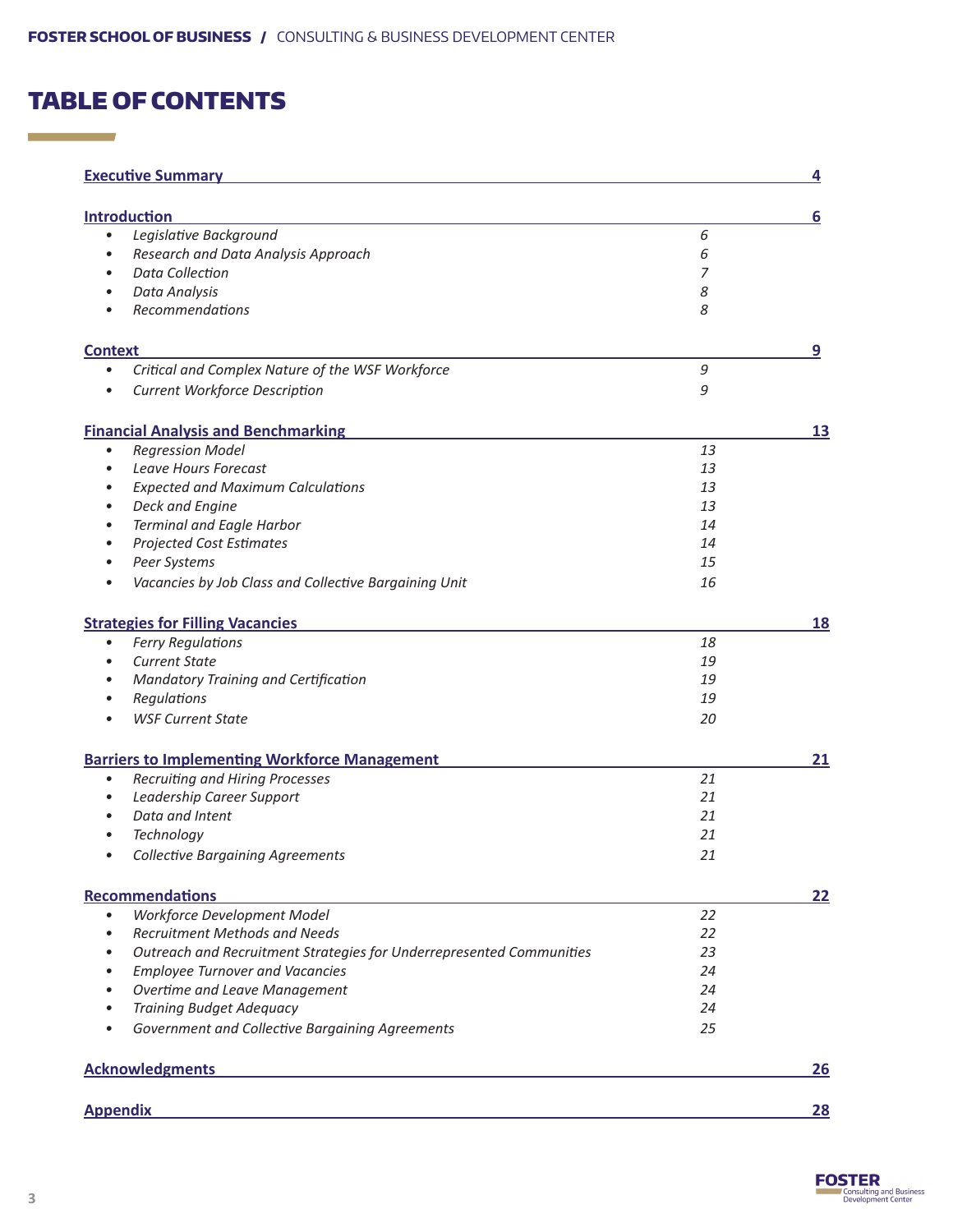### EXECUTIVE SUMMARY

A legislative proviso in ESHB 2322, directed the Consulting & Business Development Center (Center) at the University of Washington's Foster School of Business "to conduct an analysis of workforce development needs of the Washington state ferries."

Between July and December 2020, the Center analyzed 18 data sets provided by Washington State Ferries (WSF), completed a Leadership and Work Experiences Survey of more than 1,500 WSF employees, analyzed payroll data, and benchmarked staffing against the nation's second largest ferry system based on number of passengers. This work provides the Washington State Legislature and WSF with a Workforce Development Readiness Model consisting of four components:

- Who to Hire
- Design of Work
- Workgroup and Supervisory Experiences
- Career Support Satisfaction
- Employee Relationship with WSF

Additionally, this report identifies the need for WSF to initiate a workforce diversity and inclusion strategy to ensure that it has the workforce needed for ongoing success and one that reflects the population of the State of Washington.

#### **Key Recommendations**

This report provides specific guidance to WSF management, which, if they are to be successful, will require legislative support.

#### **Recruitment Methods and Needs**

- Recommendation to WSF: Create a long-range staffing/talent acquisition strategy
	- To reach this goal, WSF will need budgetary support to launch an integrated technology solution (HRMS, payroll, scheduling, etc.) to implement upgrades to the Talent Acquisition systems currently in place.

#### **Outreach and Recruitment Strategies for Underrepresented Communities**

- Recommendation to WSF: Align WSF's diversity, equity and inclusion workforce development strategy with WSDOT strategy
	- To reach this goal, WSF will need legislative support for appropriate staffing to implement their diversity, equity and inclusion plan throughout the WSF organization to include creating relationships with maritime schools and local high school partnerships.

#### **Employee Turnover and Vacancies**

- Recommendation to WSF: Improve data collection to better understand the causes of employee turn-over to enable the creation and execution of employee retention strategies.
	- To reach this goal, WSF will need budgetary support to design and deploy an upgraded, integrated technology solution to examine and implement new methods to track real-time vacancies and unwanted turnover.

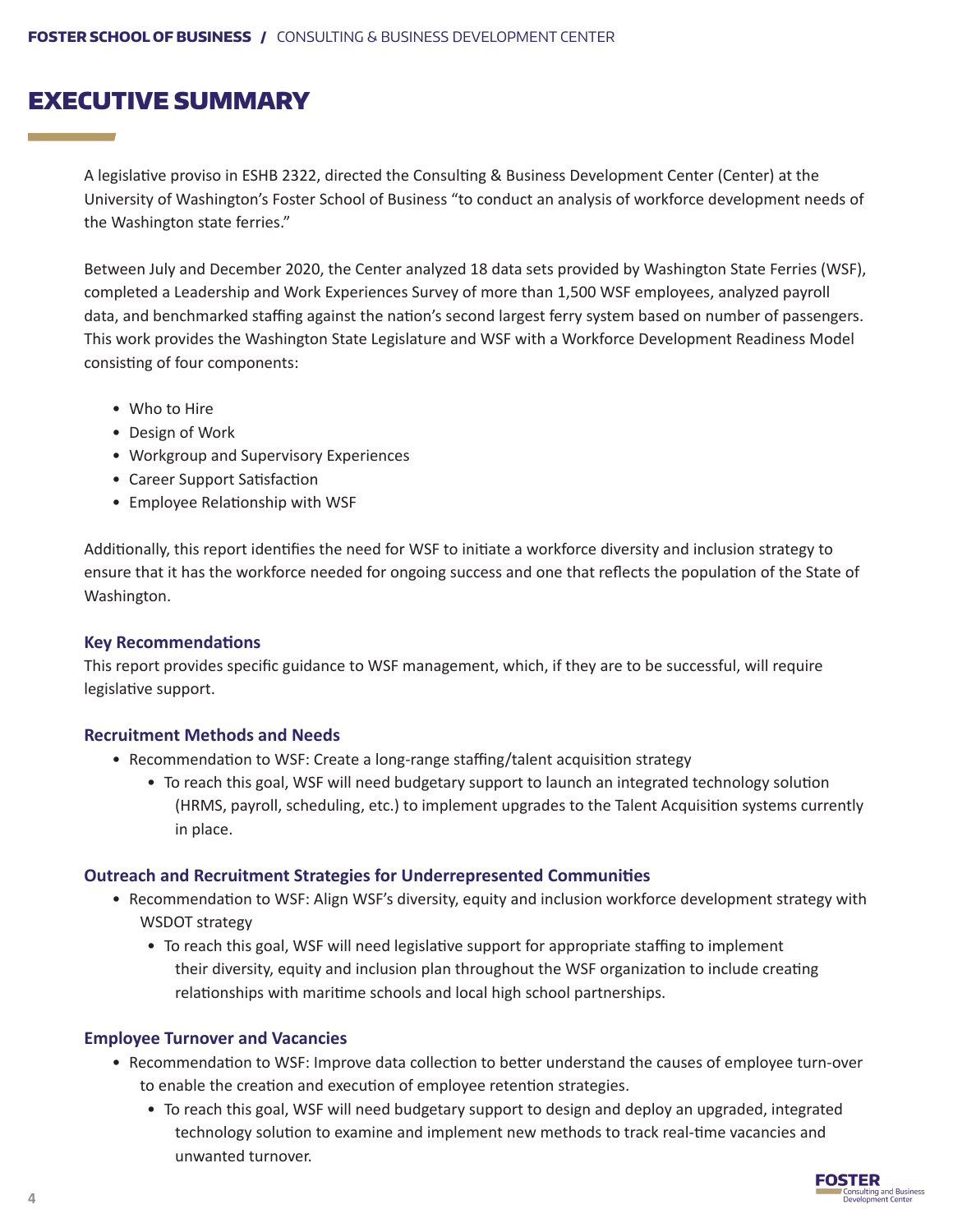#### **Overtime and Leave Management**

- Recommendation to WSF: Increase the retention rate of permanent FTE deck, engineering, terminal and Eagle Harbor employees to reduce, though not eliminate, overtime expenses
	- To reach this goal, WSF will need ongoing legislative support and inquiry as WSF continues to develop a more cost-effective staffing structure

#### **Training and Budget Adequacy**

- Recommendation to WSF: Improve alignment of training courses to safety measures
	- To reach this goal, WSF will need budgetary support for both a technology solution to correlate training and safety outcomes and salary support for WSF employees to complete necessary training programs.



**5**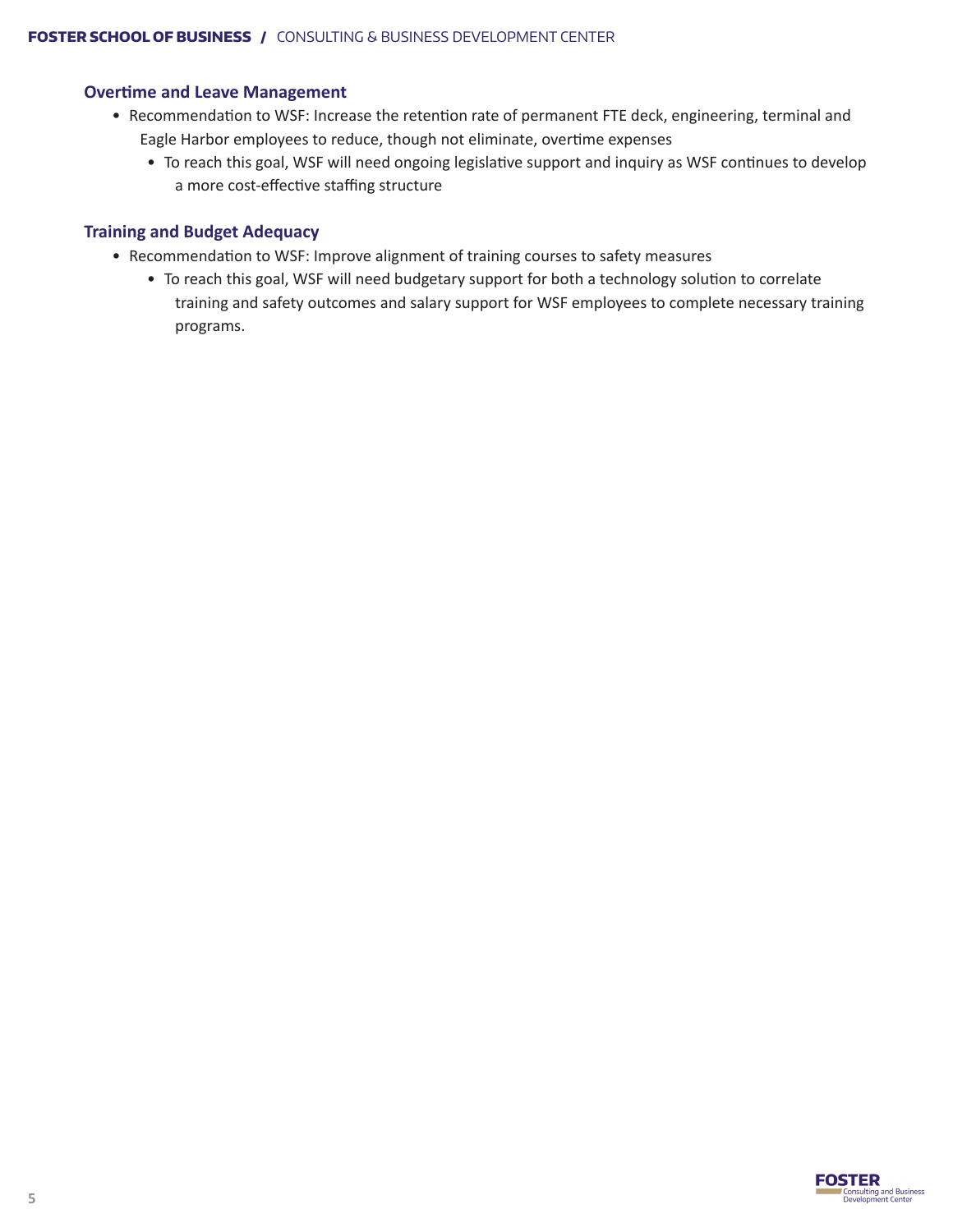### INTRODUCTION

#### **Legislative Background**

The Washington State Legislature, through ESHB 2322, directed the Consulting & Business Development Center (Center) at the University of Washington's Foster School of Business "to conduct an analysis of workforce development needs of the Washington state ferries." The legislation specified that this work:

"Should consider the findings from the 2019 Washington state ferries overtime report, including data trend analysis and insight gathered from discussions with Washington state ferries staff and unions.

"The study must include, but is not limited to, the following:

- 1. A description of the current workforce, including demographic composition, use of relief and temporary employees, and the numbers of management and supervisory staff compared to line workers;
- 2. An analysis of vacancies by job class and collective bargaining unit, the causes of vacancies, and projections of how these dynamics may change going forward;
- 3. An analysis of current strategies for filling vacancies, including the use of overtime, relief staff, oncall staff, hiring of additional or new employees, and a comparison of these strategies to determine which may be more cost-effective;
- 4. An inventory of mandatory training and certification requirements as compared to training provided currently to state ferries employees;
- 5. An analysis of the role of federal requirements and collective bargaining agreements in determining staffing levels, as well as current practices in workforce management and development;
- 6. An analysis of barriers to implementing changes in workforce management or innovative approaches to workforce development; and
- 7. Findings and recommendations regarding recruitment methods and needs, strategies on how to recruit and conduct outreach to underrepresented communities throughout the state, management of overtime and leave usage, ratio of management employees to employees as compared to industry and public sector standards, and adequacy of training budgets to meet workforce development needs."

The Washington State Ferries (WSF) worked with the Washington State Legislature in shaping ESHB 2322 to help advance their career development and workforce diversity strategies.

While not explicit in the legislation, the theme of cost management is implied in items 3, 4, 5, and 7. This report presents a framework and recommendations related to long-term operating cost management.

#### **Research and Data Analysis Approach**

Upon receiving the Legislative Directive, the Center determined the research, analytical and industry expertise needed for successful completion of this project. In assembling the team, the Center's emphasis

![](_page_5_Picture_17.jpeg)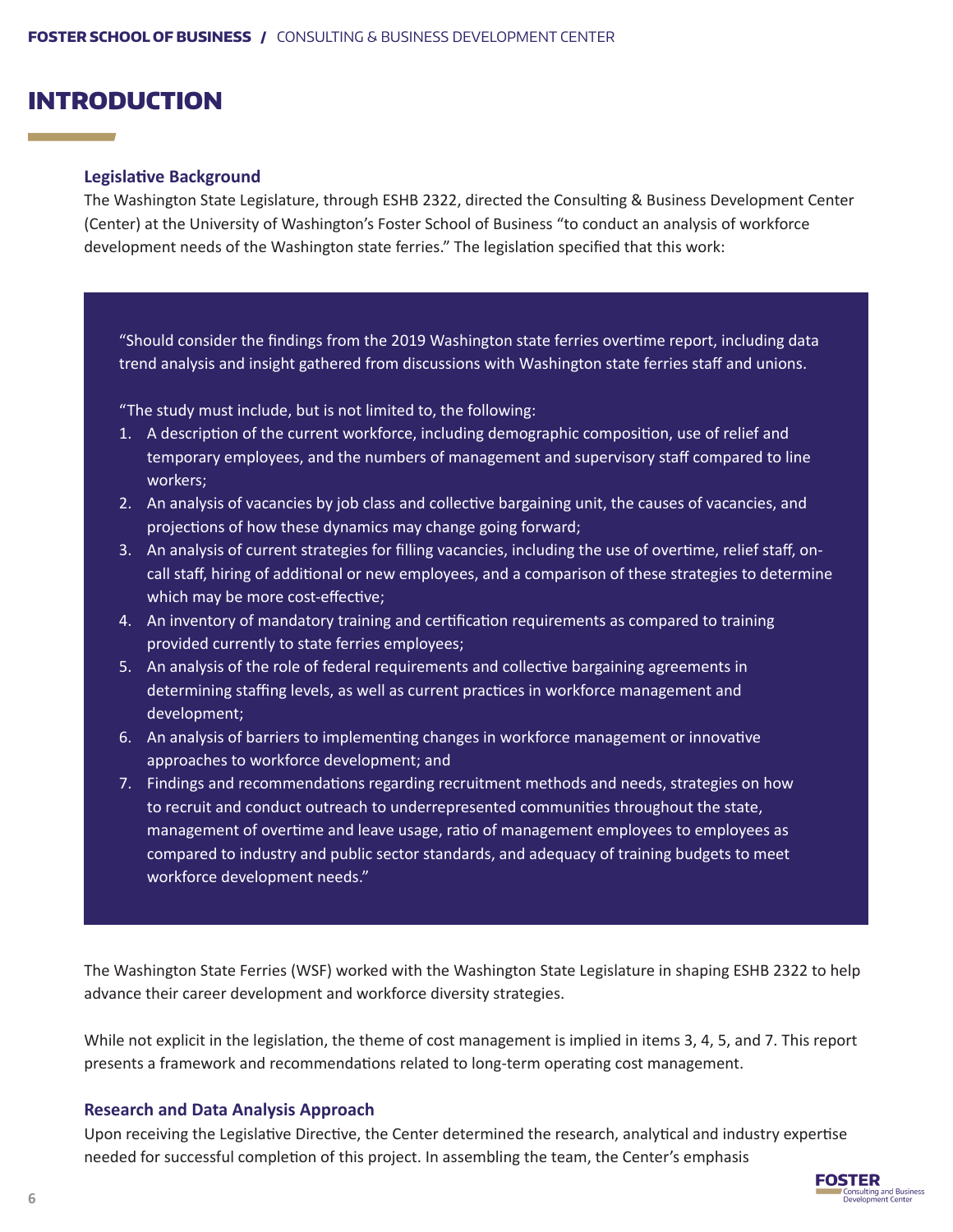was on matching the Foster School of Business' research capabilities with industry and professional expertise to gather and analyze pertinent information regarding current workforce statistics to address the issues in the legislative directive.

Expertise was needed to create, implement and analyze an employee survey which would provide the UW insight into current employee interpretation of the workplace growth and development opportunities, processes, and culture. This expertise would also be needed to gather, review and make recommendation regarding current workforce demographics regarding diversity, recruitment strategies, employee turnover rates.

From the beginning, the Center's team of 10 faculty, staff, and student assistants met regularly with the WSDOT leadership and management designated as critical point-people for the project. Dozens of interviews have taken place and requests for data have been made. This report encompasses deck, engineering, terminal and Eagle Harbor staff. Biographical summaries of the Center's team members begin on page 26.

*T*he project was divided into three major segments: data collection, data analysis, and recommendations.

#### **Data Collection**

Prior to the project kick-off meeting on July 8, 2020, the Center submitted a data request to the WSF. Additional data requests continued until the end of December 2020. The Center initially requested 18 separate sets of data from WSF. This included information from payroll, Human Resources, Recruiting, Training and Development, and Dispatch. Specific requests were centered around employee historical information, staffing levels, current policies, procedures and practices, organizational charts, and previous employee survey data. These requests led to further requests as the Center began to break down and analyze the immense amount of information.

In September 2020, the Center, in coordination with WSF, launched the "Leadership and Work Experiences Survey" to all deck, engineering, terminal and Eagle Harbor employees. There were two versions of the survey – an employee version targeting non-supervisory staff, and a supervisor version. The surveys covered extensive ground including questions about work motivation, job characteristics, voice-culture, work-group experiences, supervisor leadership style, overall satisfaction and commitment to WSF, career commitment and motivation, reasons for overtime, recruitment and hiring experiences, and training effectiveness. Survey responses were confidential but not anonymous. When completing the survey, employees and supervisors were asked to locate their names on an employee roster and provide a unique survey ID. This survey ID enabled the Center to link their survey responses to individual-level data from HR and dispatch.

Given the constraints of COVID-19 and the unique work conditions of different organizations within WSF, original in-person plans to promote and solicit survey participation were not possible. After much consultation with WSF leadership and with the support of key stakeholders, we ultimately distributed 1,530 surveys (678 deck, 334 engine, 406 terminals, and 112 Eagle Harbor). Online versions of the survey were also available and accessible via a link and QR code. The survey was promoted as a collaboration between WSF and the Center via a flyer, which also stated the objectives of the survey. The survey was promoted via Quick Notice by WSF leadership. Participants were instructed to return their survey responses via a Business Reply Envelope to a UW address, where a member of the Center processed and scanned and inputted the returned surveys. The Center offered \$25 gift cards to 37 randomly selected participants as a token of appreciation for completing the survey. In total, the survey was in active circulation among WSF employees between September 23 and October 20, 2020.

Finally, this report will highlight areas where specific data was not available or inconclusive and include recommendations for future data analysis that will contribute to future rounds of workforce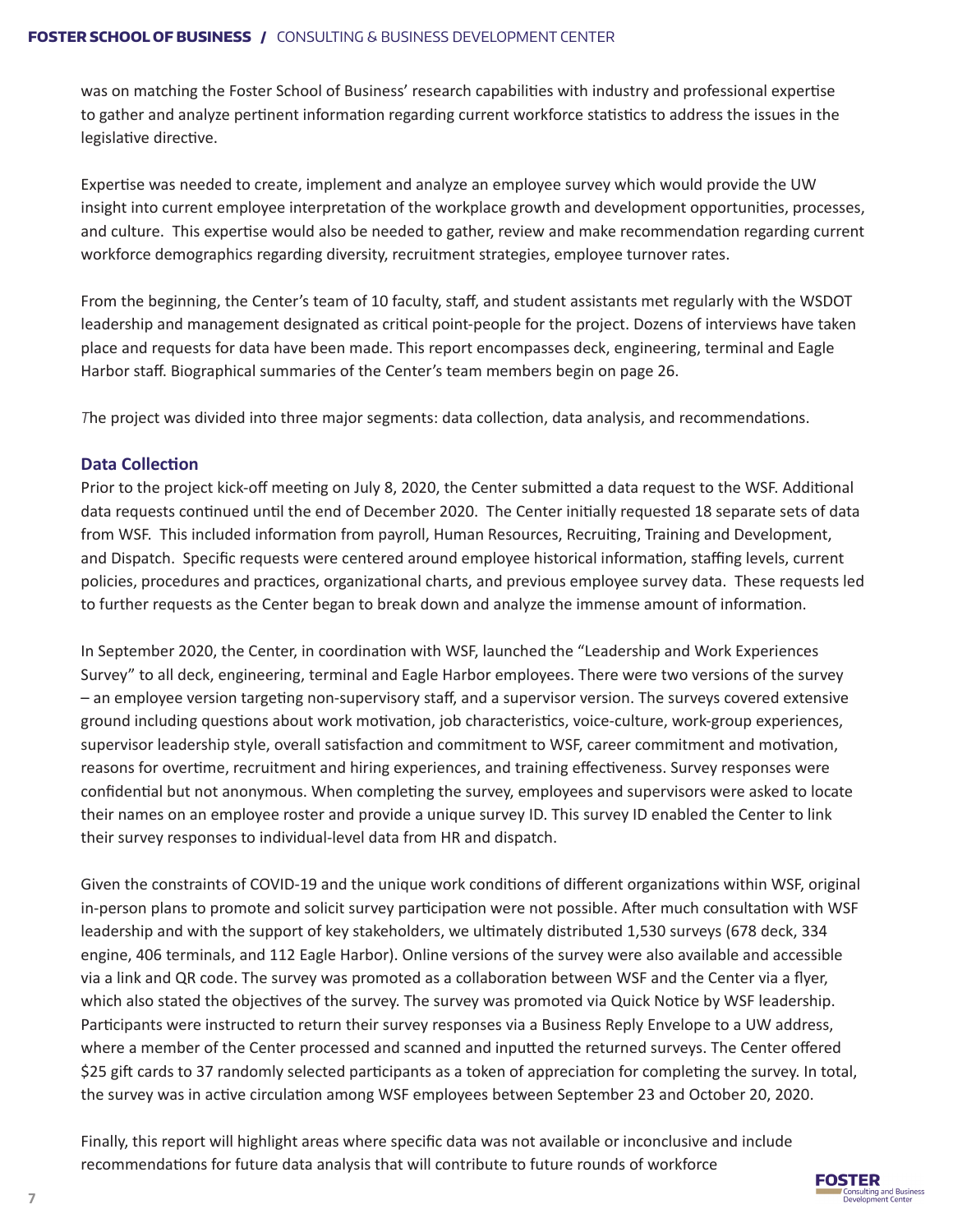development strategies.

#### **Data Analysis**

The Center began comparing the data from the various sources, to ensure we had all the correct information. Given the different technology systems that WSF and WSDOT use to manage employees and operations, the Center along with WSF identified, corrected, and validated data where there were inconsistencies in data from WSF's dispatch and Human Resource Management System (HRMS).

In total, 249 employees responded to the Leadership and Work Experience Survey employee version of the survey, and 108 supervisors responded to the supervisor version of the survey. The breakdown of the responses by organization are presented below.

|                     |                  | <b>EMPLOYEES</b> | <b>SUPERVISORS</b> |            |  |
|---------------------|------------------|------------------|--------------------|------------|--|
|                     | <b>Frequency</b> | Percentage       |                    | Percentage |  |
| <b>Deck</b>         | 72               | 30.4%            | 46                 | 45.5%      |  |
| <b>Engine</b>       | 28               | 11.8%            | 21                 | 20.8%      |  |
| <b>Terminal</b>     | 107              | 45.1%            | 15                 | 14.9%      |  |
| <b>Eagle Harbor</b> | 30               | 12.7%            | 19                 | 18.8%      |  |

#### **Table 1: Employee and Supervisor survey responses by organization**

When comparing the percentage of total survey responses from a particular organizational group to the percentage of total active employees from those same groups, we can see that Eagle Harbor and terminals had slightly higher representation in the survey responses, while deck and engine had slightly lower representation in the survey responses. Generally, however, the survey responses were representative of those respective groups. A comprehensive breakdown of the survey responses appears in *Volume II: Survey Data Report, Leadership and Work Experiences*.

#### **Recommendations**

The Center recognized that recommendations on workforce development strategy needs to be tied into the broader organizational strategy and informed by available and expected resources within the context of the collective bargaining agreements to execute on strategy recommendations. As such, the recommendations that were proposed by the Center, were reviewed, modified and accepted by WSF leadership.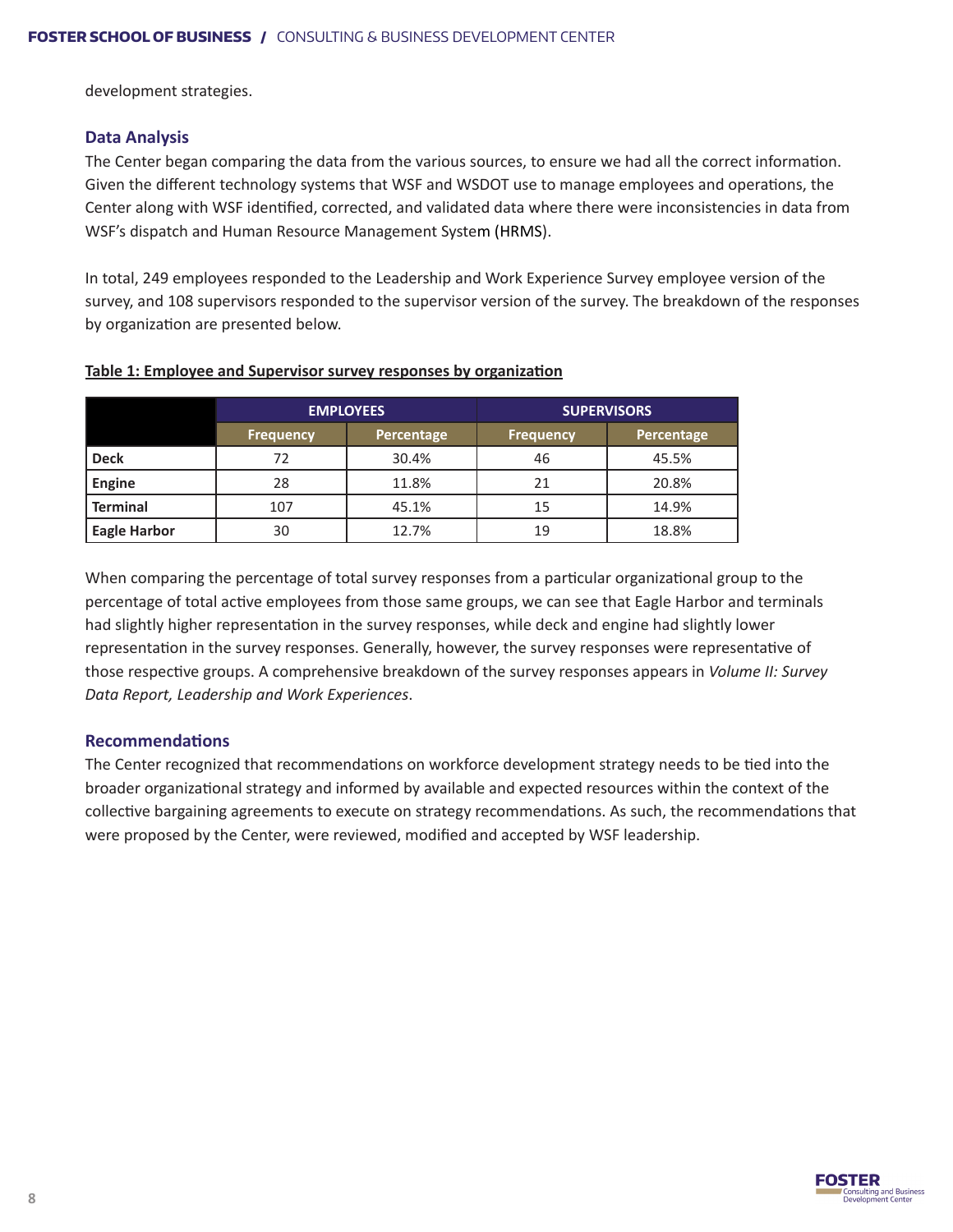### CONTEXT

#### **Critical and Complex Nature of the WSF Workforce**

As reported in the Overtime Analysis Findings Report of January 2020:

*"The U.S. Coast Guard sets minimum staffing levels which must be met for the vessel to carry passengers. Engine room crews are aboard the vessel 24 hours a day (and work an 84 hour week) to support the service schedule and ensure vessels are in good operating condition. Routes and many vessels are unique, and crew must complete familiarization with the vessel and route. Maintenance facility must support vessels and terminals 24 hours a day every day but is staffed with a single eighthour shift. Additionally, each department has its own contractual requirements governing employee management practices, such as how seasonal and short-term shifts are assigned, and vacations scheduled"*

According to the *U.S. Department of Transportation, Bureau of Transportation Statistics, 2016 National Census of Ferry Operators*, WSF had the largest number of vehicles boarding count and second largest number of passenger boarding count in the country. The WSF system operates 10 ferry routes in Puget Sound with more than 1,500 operational employees in the deck, engineering, terminal and Eagle Harbor. There are more than 60 different employee classifications or designations. There are eight separate collective bargaining agreements. Each of these factors, in and of themselves are found in many organizations. However, when all are within one vast organization, and when staff movement of any kind is considered, there are a tremendous amount of complexities presented in a multi-dimensional matrix of decision making.

#### **Current Workforce Description**

According to the *WSF 2019 Overtime Analysis Findings Report*, 9% of current employees are eligible to retire in the next year and 30% in the next five years.

Ethnicity is gathered on a voluntary basis upon employment. We see no evidence that a system-wide effort has ever been conducted to gather comprehensive ethnicity information. The WSF system does not produce or participate in the EEOC-1 Report as an independent entity as this data is combined under the WSDOT report. This combined reporting prevents us from analyzing the current demographic makeup of the WSF workforce. Additionally, this combined reporting hinders the ability of WSF leadership from making on-going assessments of the effectiveness of their workforce inclusion strategies.

The Center found no evidence of specific WSF strategies currently employed to identify, attract and retain a staff demographic that is representative of Washington State. We understand that WSDOT put forth an aggregate report in November 2020 which identifies the need to implement a comprehensive diversity, equity and inclusion strategy.

For this report, we will define the terminology of diversity, equity, and inclusion. Diversity has been defined as "the representation, in one social system, of people with distinctly different group affiliations of cultural significance" (*Cox T. Cultural diversity in organizations: Theory, research and practice. 1993: San Francisco; Berrett-Koehler, p. 5*). Inclusion differs from diversity in focusing not only on the compositional mix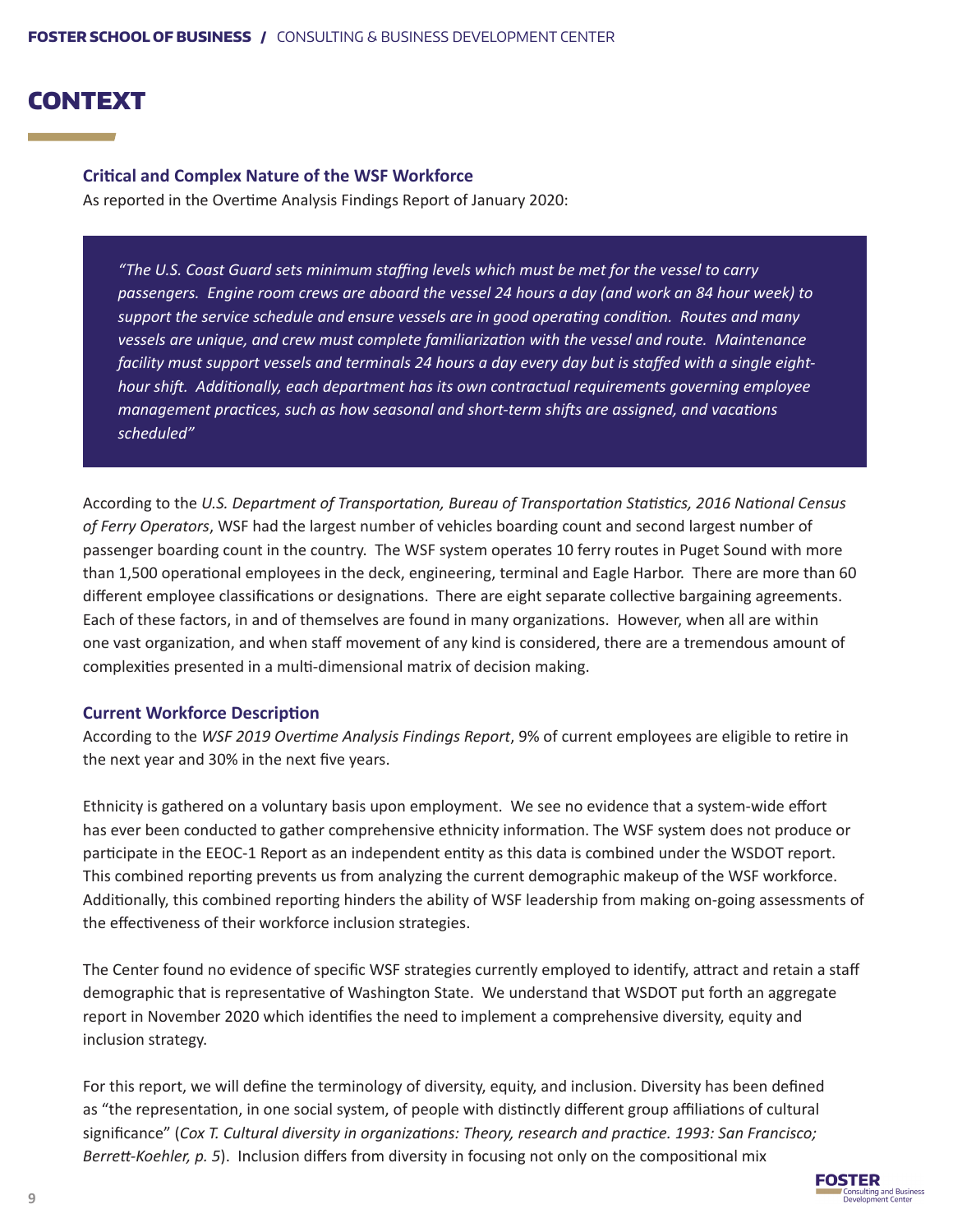of people, but also on every employee's incorporation into organizational processes and culture. Inclusion is "the degree to which individuals feel a part of critical organizational processes such as access to information and resources, involvement in work groups, and ability to influence the decision-making process" (*Mor-Barak ME, Cherin DA. A tool to expand organizational understanding of workforce diversity: Exploring a measure of inclusion-exclusion. Administration in Social Work. 1998; 22; 1: 47-64, p. 48*). Finally, equity, refers to "the absence of systematic disparities ... between groups with different levels of underlying social advantage/ disadvantage—that is, wealth, power, or prestige" (*Chin MH, Chien AT. Reducing racial and ethnic disparities in health care: An integral part of quality improvement scholarship. Quality and Safety in Health Care. 2006; 15: 79-80, p. 79*). Equity differentiates from inclusion in that it places the outcome at the system or organizational rather than the group or individual level. Equity calls for the righting of systemic and structural injustices.

In the article, *Why is Diversity & Inclusion in the Workplace Important?* (*Bush, Great Place Work, November 20, 2020*), the author describes studies that show the benefits of a diverse and inclusive workplace. They include:

**Greater readiness to innovate** – "Regardless of industry, field, or domain, the organizations that seek diverse viewpoints–across ethnicity, gender, age, educational background, etc.–experience higher rates of innovation. (*Why Diverse and Inclusive Teams Are the Engines of Innovation, Johansson, Great Place To Work, June 11, 2020*).

Diverse and Inclusive teams not only provide more unlikely and creative ideas, but also have shown to perform better at making decisions. Data collected by Cloverpop on its decision management platform found that the more diverse the team the better the decision that team made. This notion is also supported in *The Wisdom of Crowds by James Surowiecki*. Diversity has shown to increase the ambition level of teams for achieving stretch goals and redefines parameters that otherwise operate within homogeneous teams. Furthermore, diverse teams have more pathways to execute ideas, which increases efficiency and is more cost-effective.

**Increased ability to recruit a diverse talent pool** – Diverse teams provide networks and cultural perspective that may not have otherwise been explored on their own. This provides greater resources and drives fast action, especially for organizations with limited budgets.

**Higher employee retention** – Most importantly as related to this report, inclusion in the workplace is one of the most important keys to retention. Studies showed that "when employees trust that they, and their colleagues, will be treated fairly regardless of race, gender, sexual orientation or age, they are:

- 9.8 times more likely to look forward to going to work
- 6.3 times more likely to have pride in their work
- 5.4 times more likely to want to stay a long time at their company"

An inclusive workplace culture will help attract a diverse set of talent and retain valuable employees within the organization.

Increasing inclusion is a big topic in today's organizations. And WSF is no exception. Generally speaking, when employees feel safe to be themselves and are appreciated for their unique attributes, they experience higher inclusion; in contrast, when employees don't feel like they can be themselves and must hide or mask core parts of themselves because they feel unsure, unsafe, or invisible, they experience lower inclusion. Several actions can be taken to increase inclusion. Based on data provided us by WSF human resources and dispatch in August 2020, the current staffing breakdown is:

![](_page_9_Picture_12.jpeg)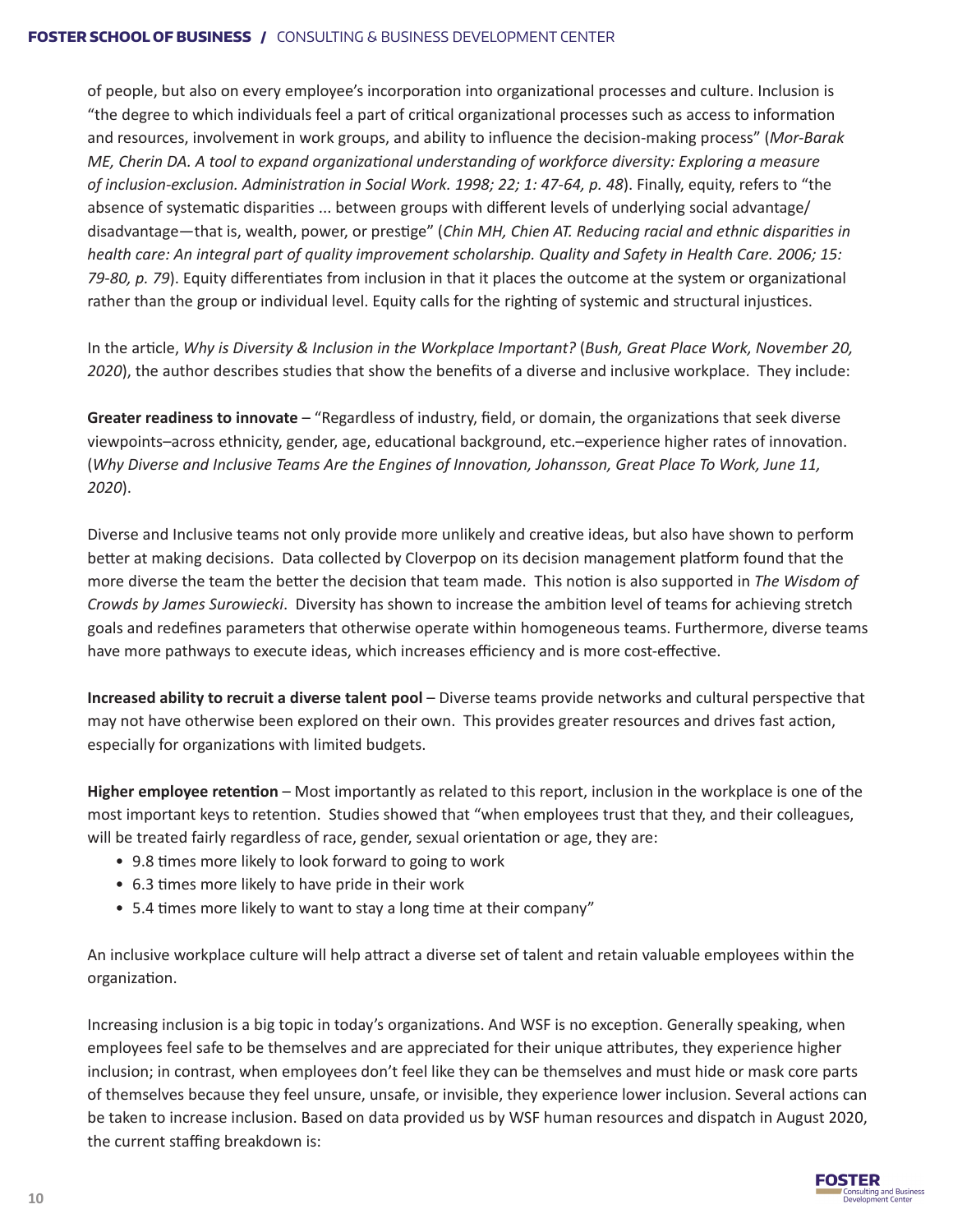#### **Table 2: Selected WSF Employee Data (Gender, Ethnicity, Age)**

| <b>Gender</b>                                              | Count              | <b>Percent</b>     | <b>Washington State</b><br>Population <sup>1</sup> |
|------------------------------------------------------------|--------------------|--------------------|----------------------------------------------------|
| <b>Male</b>                                                | 1,244              | 76.4%              | 49.8%                                              |
| <b>Female</b>                                              | 341                | 20.9%              | 50.2%                                              |
| <b>Chose Not to Respond</b>                                | 44                 | 2.7%               |                                                    |
| <b>Total</b>                                               | 1,629              | 100%               |                                                    |
| <b>Race and Ethnicity</b>                                  | Count              | <b>Percent</b>     | <b>Washington State</b><br>Population <sup>1</sup> |
| <b>White/Caucasian</b>                                     | 795                | 48.8%              | 77.3%                                              |
| American Indian or Alaska Native                           | 26                 | 1.6%               | 1.5%                                               |
| <b>Asian American</b>                                      | 40                 | 2.5%               | 7.2%                                               |
| <b>Black or African American</b>                           | 23                 | 1.4%               | 3.6%                                               |
| <b>Native Hawaiian or Other Pacific</b><br><b>Islander</b> | 5                  | 0.3%               | 0.6%                                               |
| <b>Some Other Race</b>                                     | Data Not Available | Data Not Available | 4.7%                                               |
| <b>Two or More Races</b>                                   | $\mathbf{1}$       | 0.1%               | 4.7%                                               |
| Hispanic/Latino                                            | Data Not Available | Data Not Available | 11.2%                                              |
| <b>Chose Not to Respond</b>                                | 739                | 45.4%              |                                                    |
| <b>Total</b>                                               | 1,629              | 100%               | 100%                                               |
| <b>Age Group</b>                                           | Count              | <b>Percent</b>     | <b>Washington State</b><br>Population <sup>1</sup> |
| 18-20                                                      | 44                 | 2.7%               | $6.9%^{2}$                                         |
| $20 - 29$                                                  | 152                | 9.3%               | 14.0%                                              |
| 30-39                                                      | 284                | 17.4%              | 13.4%                                              |
| 40-49                                                      | 310                | 19%                | 14.2%                                              |
| 50-59                                                      | 447                | 27.4%              | 14.1%                                              |
| 60-69                                                      | 364                | 22.3%              | 9.7%                                               |
| 70-79                                                      | 26                 | 1.6%               | 4.9%                                               |
| 80-89                                                      | $\overline{2}$     | 0.1%               | $3.4\%$ <sup>3</sup>                               |
| <b>Total</b>                                               | 1,629              | 100%               | 80.6% <sup>4</sup>                                 |

1 OFM Data Book 2019

 $2$ OFM Data Book includes 15-19 year-olds in this category

 $^3$ OFM Data Book includes all Washingtonians over the age of 85 in this category

 $^4$ Does not total 100% as data for Washingtonians under the age of 18 are not included

![](_page_10_Picture_7.jpeg)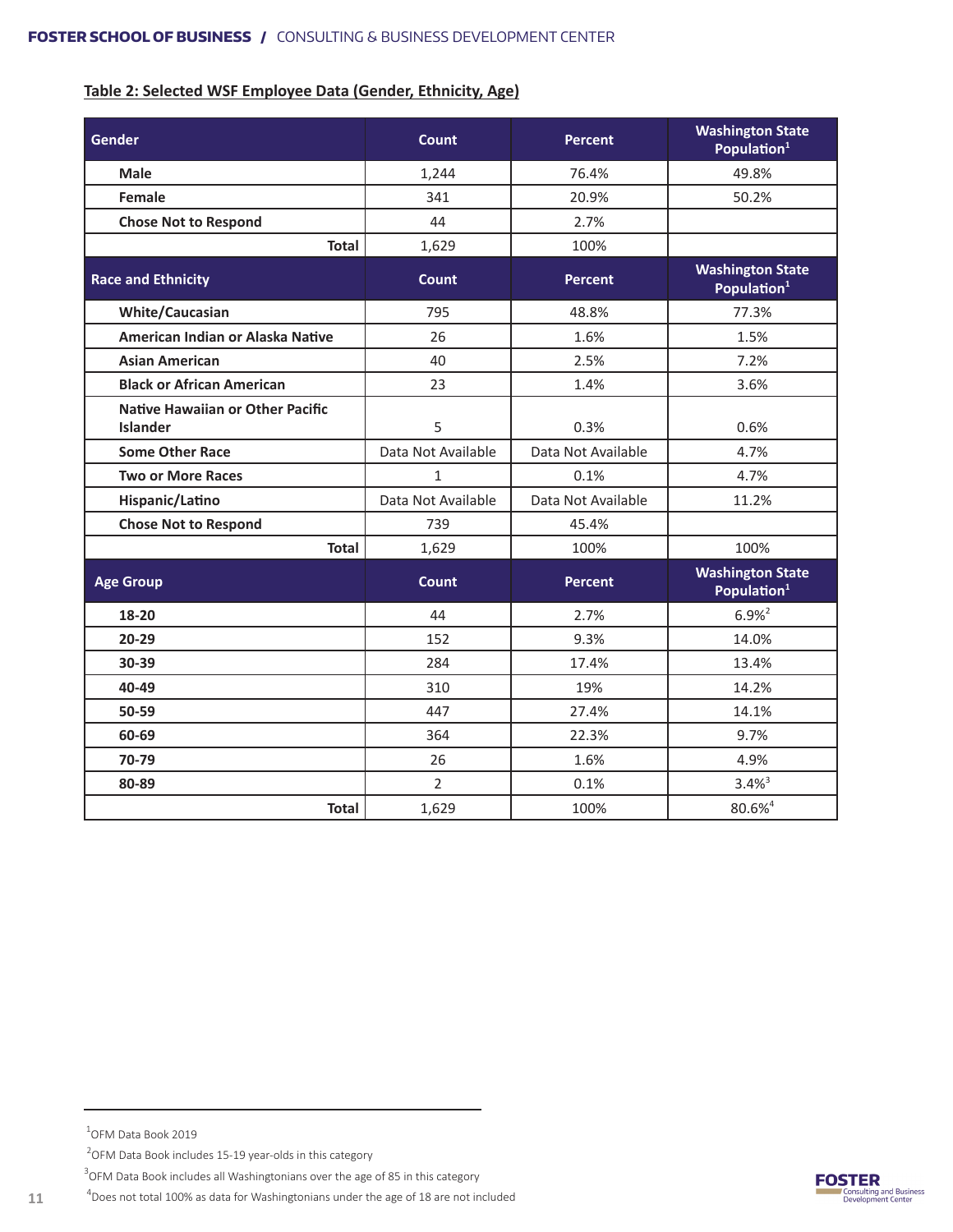#### **Table 3: Selected WSF Employee Data (Tenure, Employee Status, Organizational Group)**

| <b>Years of Service</b>     | <b>Count</b> | <b>Percent</b> |
|-----------------------------|--------------|----------------|
| $0-5$                       | 524          | 32.2%          |
| $6 - 10$                    | 289          | 17.7%          |
| $11 - 15$                   | 228          | 14%            |
| $16 - 20$                   | 124          | 7.6%           |
| 21-25                       | 194          | 11.9%          |
| 26-30                       | 121          | 7.4%           |
| 31-35                       | 50           | 3.1%           |
| 36-40                       | 30           | 1.8%           |
| $41+$                       | 25           | 1.5%           |
| <b>Data Missing</b>         | 44           | 2.7%           |
| <b>Total</b>                | 1,629        | 100%           |
| <b>Employee Status</b>      | Count        | <b>Percent</b> |
| <b>Non-Permanent</b>        | 451          | 27.7%          |
| Permanent                   | 1,178        | 72.3%          |
| <b>Total</b>                | 1,629        | 100%           |
| <b>Organizational Group</b> | Count        | <b>Percent</b> |
| <b>Deck</b>                 | 712          | 43.7%          |
| <b>Engine</b>               | 440          | 27%            |
| <b>Terminal</b>             | 367          | 22.5%          |
| <b>Eagle Harbor</b>         | 110          | 6.8%           |
| <b>Total</b>                | 1,629        | 100%           |

#### **Table 4: Supervisor and Non-Supervisor Ratios**

|                     |         | <b>Non-Supervisor</b> | <b>Supervisor</b> | <b>Total</b> |
|---------------------|---------|-----------------------|-------------------|--------------|
|                     | Count   | 551<br>161            |                   | 712          |
| <b>Deck</b>         | Percent | 77.4%                 | 22.6%             | 100%         |
|                     | Count   | 330                   | 110               | 440          |
| Engine              | Percent | 75.0%                 | 25.0%             | 100%         |
| <b>Terminal</b>     | Count   | 35<br>332             |                   | 367          |
|                     | Percent | 90.5%                 | 9.5%              | 100.%        |
|                     | Count   | 81                    | 29                | 110          |
| <b>Eagle Harbor</b> | Percent | 73.6%                 | 26.4%             | 100%         |
|                     | Count   | 1,294                 | 335               | 1,629        |
| <b>Total</b>        | Percent | 79.4%                 | 20.6%             | 100%         |

![](_page_11_Picture_5.jpeg)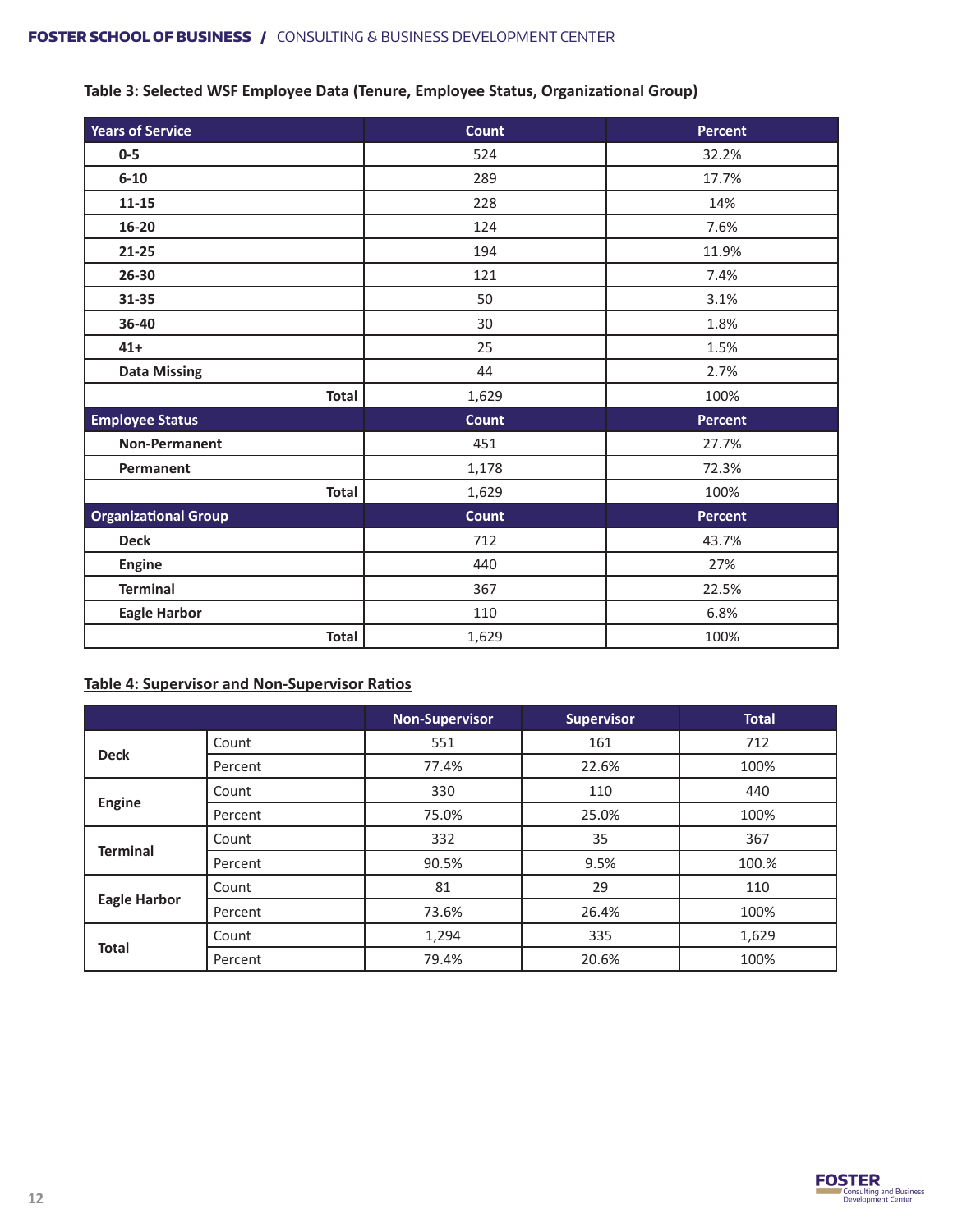### FINANCIAL ANALYSIS AND BENCHMARKING

The results of the Center's financial model compares the difference between the payroll costs for filling vacancies entirely with straight-time hours or entirely with regular overtime hours. Based on this cost analysis, the Center recommends that WSF develop a strategy to minimize the costs to fill vacancies due to leave usage to the level at which WSF would pay if the vacancy is filled using entirely straight-time hours. We suggest that WSF fill vacant positions with the lowest cost employee with the least amount of work hours accrued, subject to the requirements of the employee's Collective Bargaining Agreement. This will allow WSF to determine the optimal number of hours needed that would minimize the use of overtime usage due to exceeding 80 hours in a work period or working a job not scheduled.

#### **Regression Model**

Using the leave data from 2017-2020 provided by the WSF, the Center conducted a linear regression analysis using R to calculate predicted leave hours per each instance of leave usage for each employment position. This regression analysis was conducted for both paid time-off (PTO) and leave without pay (LWOP). Furthermore, the Center calculated a simple average, minimum, and maximum of average predicted leave hours per position. We organized the predicted leave hours by quarter to capture the variance in hours for different seasons. This analysis was conducted for each year from 2017-2020.

#### **Leave Hours Forecast**

Using PTO and LWOP data from 2017-2019 (Center omitted 2020 in this analysis due to it being an anomaly due to the impact of COVID-19 compared to the more normal historical years), the Center forecasted total expected leave hours per position for each quarter of 2021 by projecting the average historical change in leave hours over the three year historical period to the forecast period. This analysis was conducted for both PTO and LWOP with the an average of their results representing the combined expected leave hours per position.

#### **Expected and Maximum Calculations**

The definitions for the terms used for the table in this section are:

- Expected ST Taking the average costs for staff paid at the straight-time rate in the 2017-19 period the Center projected an expected straight-time cost for 2021
- Maximum ST Taking the highest cost for staff paid at the standard rate during the 2017-19 period, the Center projected the maximum straight-time cost for 2021
- Expected OT Taking the average costs for staff paid at the overtime time rate in the 2017-19 period the Center projected an expected overtime time cost for 2021
- Maximum ST Taking the highest cost for staff paid at the overtime rate during the 2017-19 period, the Center projected the maximum overtime cost for 2021

#### **Deck and Engine**

The Center analyzed deck and engine payroll costs by analyzing each vessel and their staffing requirements. Given any vessel position vacancies, the Center estimated the costs to fill those vacancies according to the expected hours of leave for that position on the vessel. Then, the Center calculated an expected and maximum range of payroll costs based on the average expected leave hours and maximum expected leave hours calculated from the regression model and if the hours for the vacant positions were filled either entirely by straight-time hours or regular overtime hours at 1½ times the straight-time hourly pay rate. The financial model by default

![](_page_12_Picture_15.jpeg)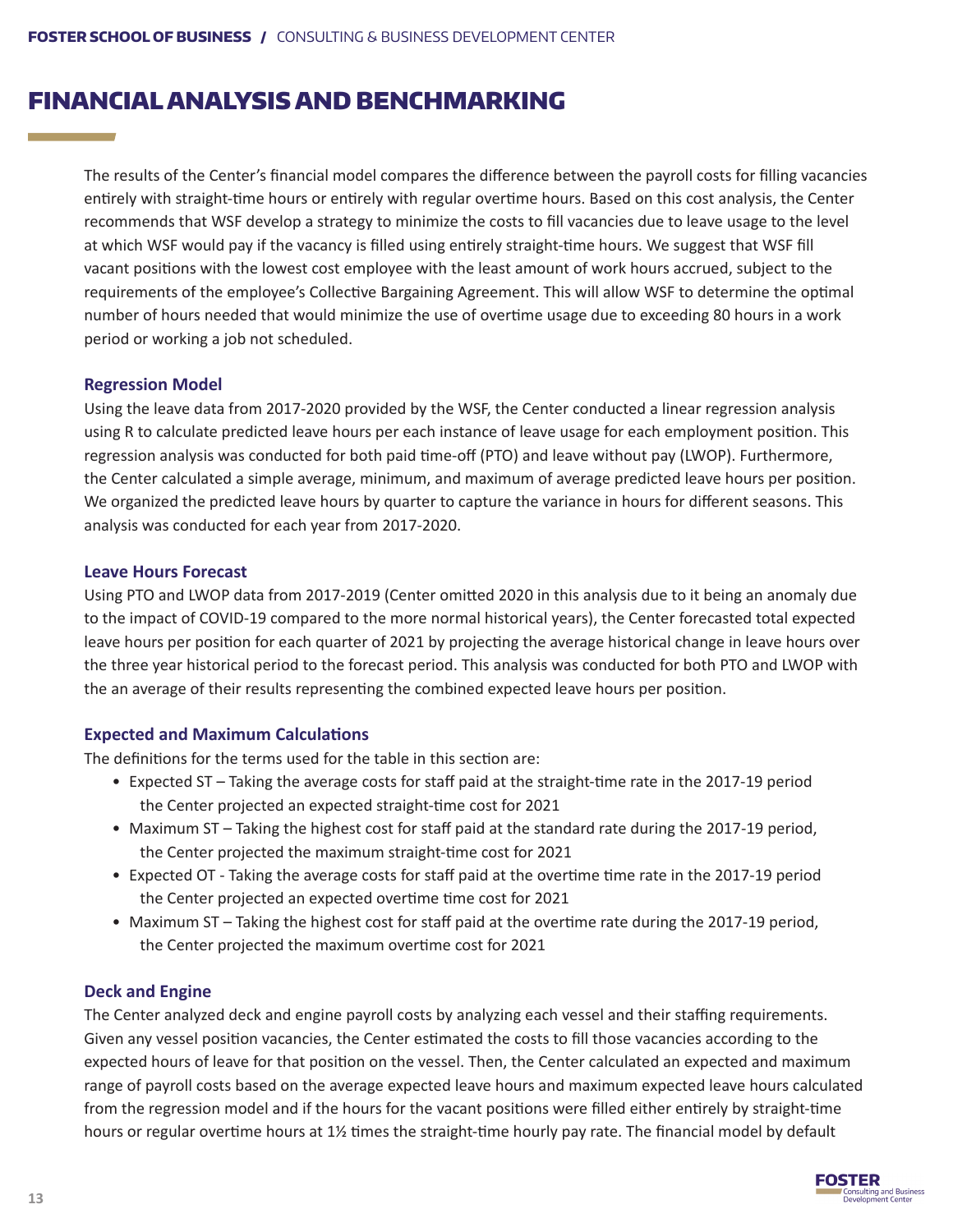assumes that each position for each vessel is vacant (the number of vacancies per vessel position can be adjusted to represent actual manning needs) to demonstrate the highest costs that WSF could incur.

#### **Terminal and Eagle Harbor**

The Center analyzed the payroll costs of filling vacancies for each terminal and Eagle Harbor position using a similar methodology to that for the deck and engine vessel manning positions. The difference between the two methodologies is that the Center based payroll costs on the number of instances of leave usage per position per quarter in 2019. Then, the Center calculated an expected and maximum range of payroll costs if the hours for the vacant positions were filled either entirely by straight-time hours or regular overtime hours at 1½ times the straight-time hourly pay rate.

#### **Projected Cost Estimates**

**Deck & Engine** – After careful analysis of the leave and pay data provided by the WSF, we estimated a range of costs dependent on how vacant deck and engine positions are filled upon need due to leave usage. The results summarize a projected range of costs under the scenarios of filling all vacancies at the straight-time hourly pay rate or filling all vacancies at the overtime pay rate per quarter. The expected cost values are based on the past patterns of leave across deck and engine employees from the years 2017-2019.

|                   | <b>Expected ST</b> | <b>Max ST</b>  | <b>Expected OT</b> | <b>Max OT</b>  |
|-------------------|--------------------|----------------|--------------------|----------------|
| Q1                | \$223,680.84       | \$365,234.06   | \$335,521.27       | \$547,851.09   |
| Q <sub>2</sub>    | \$246,883.35       | \$360,817.68   | \$370,325.02       | \$541,226.51   |
| Q <sub>3</sub>    | \$242,502.20       | \$353,603.93   | \$363,753.30       | \$530,405.89   |
| Q4                | \$226,700.72       | \$350,374.08   | \$340,051.07       | \$525,561.11   |
| <b>Total Year</b> | \$939,767.11       | \$1,430,029.74 | \$1,409,650.66     | \$2,145,044.60 |

#### **Table 5: Projected Cost Estimates Deck & Engine**

In this analysis, WSF would be indifferent between paying \$1.4 million in staff overtime or in staff straight-time. Given that overtime is calculated at time-and-a-half, WSF can spend an approximate \$930,000 in straight-time pay to cover the same number of hours that the \$1.4 million in overtime pay covers. Another way to view this is that by spending an additional \$930,000 to hire straight-time staff will save WSF approximately \$460,000. The one caveat in this calculation is the assumption that all of the overtime work can be covered by straight-time work which, given the seasonality of operations, may not be possible.

**Terminal** – After careful analysis of the leave and pay data provided by WSF, the Center estimated a range of costs dependent on how vacant terminal positions are filled upon need due to leave usage. The results summarize a projected range of costs under the scenarios of filling all vacancies at the straight-time hourly pay rate or filling all vacancies at the overtime hourly pay rate per quarter. The expected cost values are based on the past patterns of leave across terminal employees from the years 2017-2019.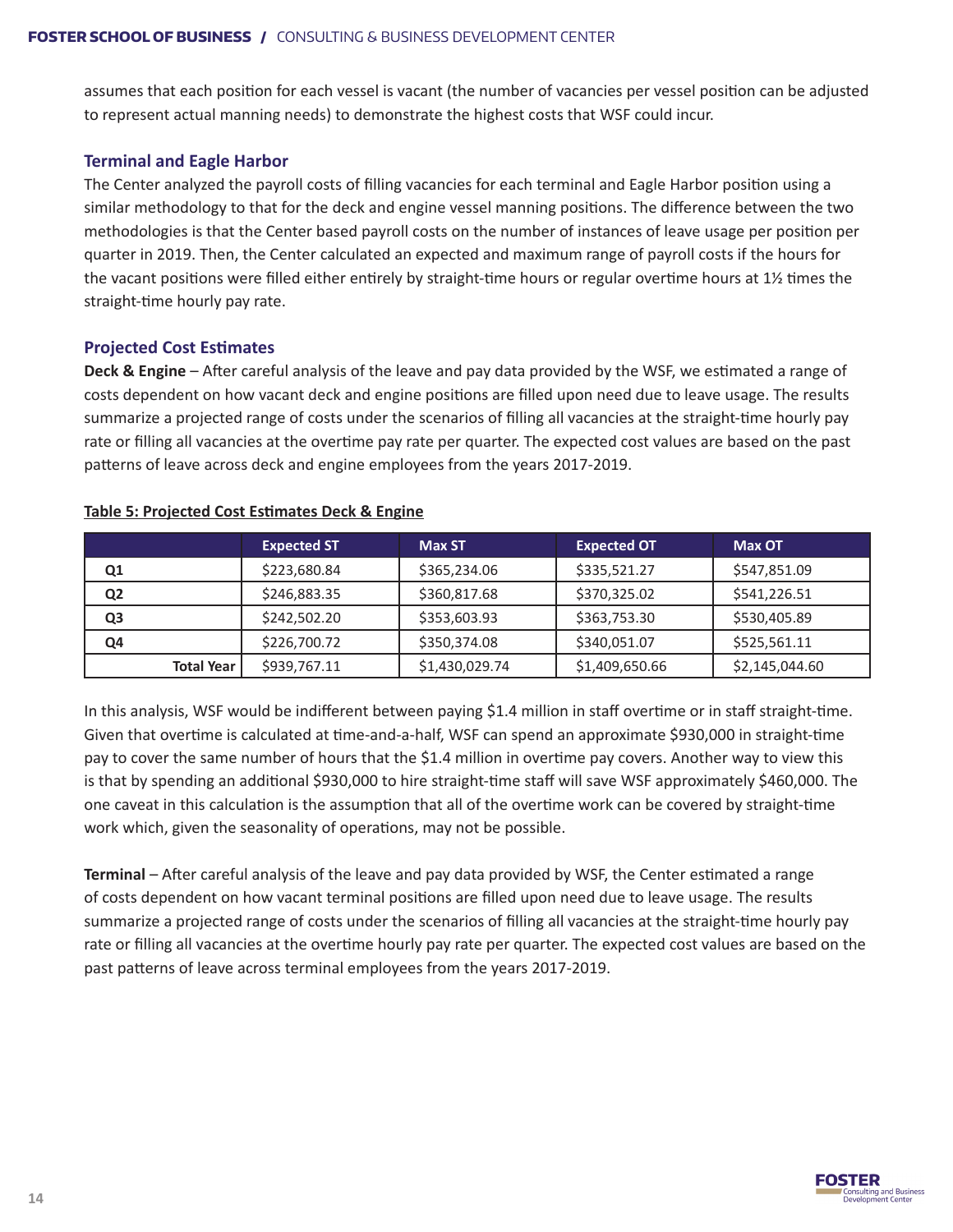|                |                   | <b>Expected ST</b> | <b>Max ST</b> | <b>Expected OT</b> | <b>Max OT</b> |
|----------------|-------------------|--------------------|---------------|--------------------|---------------|
| Q1             |                   | \$2,110.93         | \$11,043.00   | \$3,166.40         | \$16,564.51   |
| Q <sub>2</sub> |                   | \$800.39           | \$3,627.07    | \$1,200.58         | \$5,440.60    |
| Q <sub>3</sub> |                   | \$2,190.07         | \$5,416.04    | \$3,285.11         | \$8,124.07    |
| Q4             |                   | \$1,142.14         | \$3,550.62    | \$1,713.21         | \$5,325.93    |
|                | <b>Total Year</b> | \$6,243.53         | \$23,636.73   | \$9,365.29         | \$35,455.10   |

#### **Table 6: Projected Cost Estimates Terminal**

The potential cost savings of \$26,000 is so small compared with potential savings in other areas, that the Center considers this an unimportant area in which to dedicate WSF staff time to address.

**Eagle Harbor** – After careful analysis of the leave and pay data provided by WSF, we estimated a range of costs dependent on how vacant Eagle Harbor positions are filled upon need due to leave usage. The results summarize a projected range of costs under the scenarios of filling all vacancies at the straight-time hourly pay rate or filling all vacancies at the overtime hourly pay rate per quarter. The expected cost values are based on the past patterns of leave across Eagle Harbor employees from the years 2017-2019.

#### **Table 7: Projected Cost Estimates Eagle Harbor**

|                |                   | <b>Expected ST</b> | <b>Max ST</b>  | <b>Expected OT</b> | <b>Max OT</b>  |
|----------------|-------------------|--------------------|----------------|--------------------|----------------|
| Q1             |                   | \$544,084.63       | \$818,534.64   | \$816,126.94       | \$1,227,801.96 |
| Q <sub>2</sub> |                   | \$305,394.73       | \$418,175.09   | \$458,092.10       | \$627,262.64   |
| Q <sub>3</sub> |                   | \$409,291.22       | \$560,114.96   | \$613,936.84       | \$840,172.44   |
| Q4             |                   | \$426,228.11       | \$579,314.14   | \$639,342.17       | \$868,971.21   |
|                | <b>Total Year</b> | \$1,684,998.69     | \$2,376,138.83 | \$2,527,498.04     | \$3,564,208.25 |

In this analysis, WSF would be indifferent between paying \$2.5 million in staff overtime or in staff straight time. Given that overtime is calculated at time-and-a-half, if WSF were to spend an approximate \$1.67 million in straight-time pay to cover the same number of hours that the \$2.52 million in overtime pay covers. Another way to view this is that by spending an additional \$1.67 million to hire straight-time staff will save WSF approximately \$825,000. The one caveat in this calculation is the assumption that all of the overtime work can be covered by straight-time work which, given the seasonality of operations, may not be possible.

#### **Peer Systems**

In comparison with the WSF's closest peer system, based on ridership volume according to the *U.S. Department of Transportation, Bureau of Transportation Statistics, 2016 National Census of Ferry Operators*, the NYC Ferry had the highest passenger boarding count at more than 43.5 million passengers in 2016, which is 40% higher than the passenger boarding count for WSF in 2016. Although New York's passenger boarding count is larger, NYC Ferry is managed by the private operator Hornblower Cruises and Events. This is unlike WSF, which is managed by the Washington State Department of Transportation.

That said, according to a comprehensive *Citywide Ferry Study (CFS2011)* completed by the *New York City Economic Development Corporation in 2013*, the following includes estimates in operating and labor costs for ferry transportation throughout New York City. This cost model includes only those costs directly associated with vessel operations; it does not include ancillary costs such as shuttle buses, terminal agents, or landing fees. These costs are calculated separately for inclusion in the overall system cost model.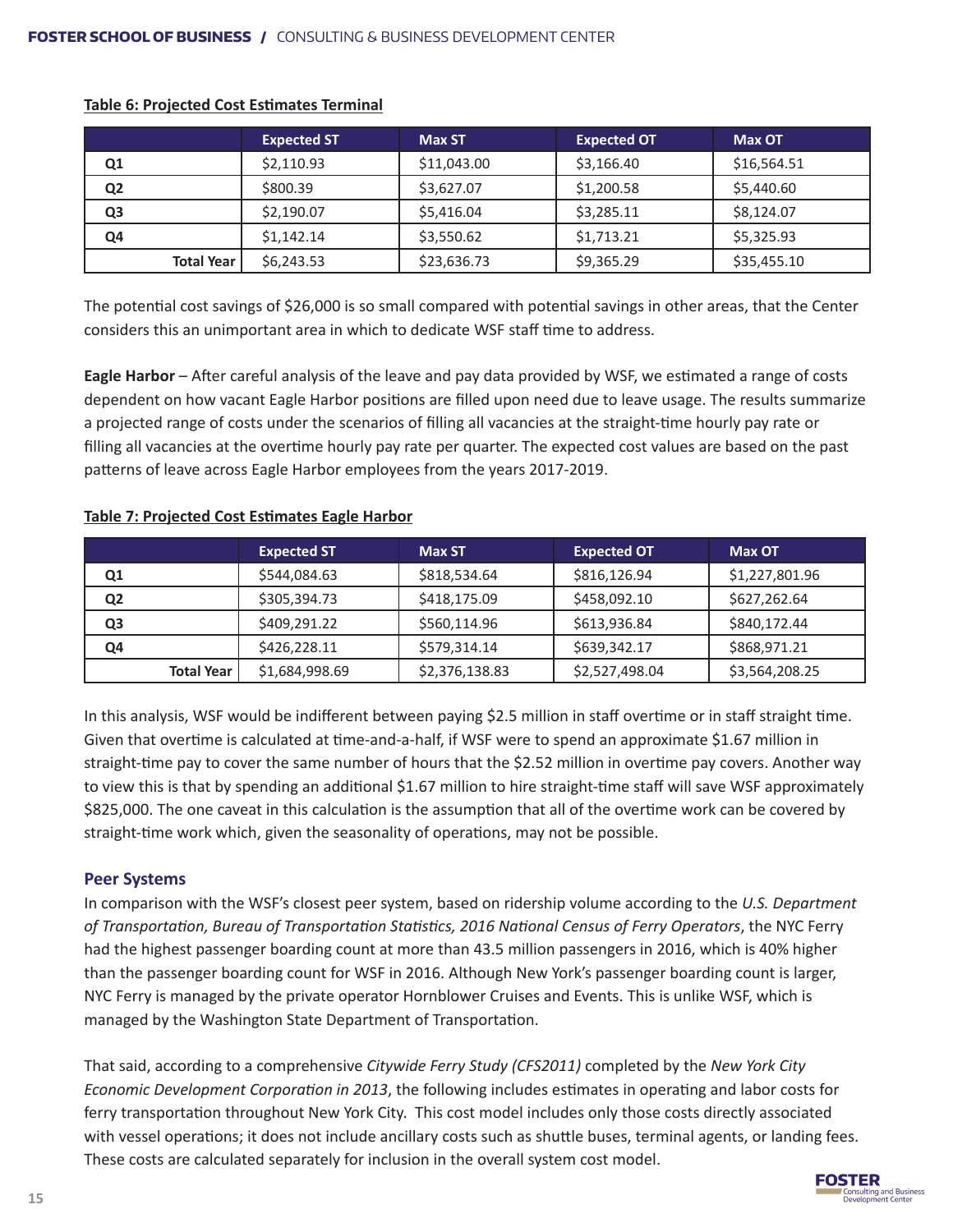| <b>Type</b> | <b>Description</b>        | <b>Fuel</b> | Labor | <b>Machinery</b><br>& Hull<br><b>Maintenance</b> | Lease<br>Cost | Admin /<br>Insurance /<br>Overhead | <b>Total</b><br><b>Hourly</b><br>Cost |
|-------------|---------------------------|-------------|-------|--------------------------------------------------|---------------|------------------------------------|---------------------------------------|
| A           | Small Monohull            | \$176       | \$56  | \$34                                             | \$42          | \$80                               | \$388                                 |
| B           | Large Monohull            | \$112       | \$123 | \$34                                             | \$59          | \$81                               | \$408                                 |
| C           | Small Catamaran           | \$118       | \$56  | \$26                                             | \$26          | \$60                               | \$295                                 |
| D           | Medium Catamaran (Slow)   | \$136       | \$116 | \$34                                             | \$34          | \$86                               | \$423                                 |
| E           | Medium Catamaran (Medium) | \$239       | \$116 | \$44                                             | \$44          | \$120                              | \$570                                 |
| F           | Medium Catamaran (Fast)   | \$298       | \$116 | \$50                                             | \$50          | \$139                              | \$654                                 |
| G           | Large Catamaran           | \$935       | \$183 | \$129                                            | \$129         | \$374                              | \$1711                                |

#### **Table 8: Projected NYC Ferry Hourly Operating Costs per Vessel Type**

*Citywide Ferry Study (CFS2011), New York City Economic Development Corporation in 2013*

Aside from fuel cost, labor accounts for the highest cost category for NYC Ferry. On average, they project an hourly employee rate of \$109 across all their vessel types.

In comparison to WSF's projected hourly labor through our financial model, Eagle Harbor (which accounts for the highest projected labor costs segments for WSF) has an hourly employee range from \$34.43/hour (hourly rate exclusive to straight-time pay) to \$51.64/hour (hourly rate including overtime). These amounts are significantly less than those in NYC Ferry. There are varying factors that influence these values such as local rates/regional economy, private versus public ferry operators, labor union agreements, state regulations, etc. WSF has lower projected average hourly labor costs compared to their closest peer system. At the time of completion of this report, we are unaware of an industry standard or target for appropriate overtime. However because the WSDOT 2020 Overtime report was issued, we found that more scrutiny has been placed on minimizing overtime usage.

#### **Vacancies by Job Class and Collective Bargaining Unit**

Internal lateral or promotional openings are almost solely filled from within the WSF ranks. This occurs for any position that opens for full time, permanent positions. These positions are filled through a process defined in collective bargaining agreements (CBAs) which stipulate that open positions are first filled by (a) qualified individuals with contract seniority then (b) through a bidding process, and (c) then by relief staff. The bidding process involves offering the open positions to seniority staff. If that person does not want to take the position, the position is open to others with seniority to bid for the for the opening.

Due to COVID-19 environment, the Center was unable to ascertain specific point-in-time vacancies as there has been a hiring freeze since Spring of 2020. The Center was unable to ascertain historical data regarding open positions year over year—when they occurred, what positions, or reasons for the turnover due to lack of data. It appears that this data is not kept by WSF. In the context of workforce management plan, the historical data is actually more helpful to project vacancies, and address workforce movement.

Although nothing in the survey data speaks to the number of vacancies or the causes of vacancies, the employee survey did capture turnover intentions among certain groups (work area, job class, demographic group), which might provide some helpful information in forecasting vacancies in the near future. This information can be found in *Volume II: Survey Data Report, Leadership and Work Experiences.* Unwanted turnover in any industry is a direct cost to the bottom line of the organization. It can affect morale and a constructive culture. It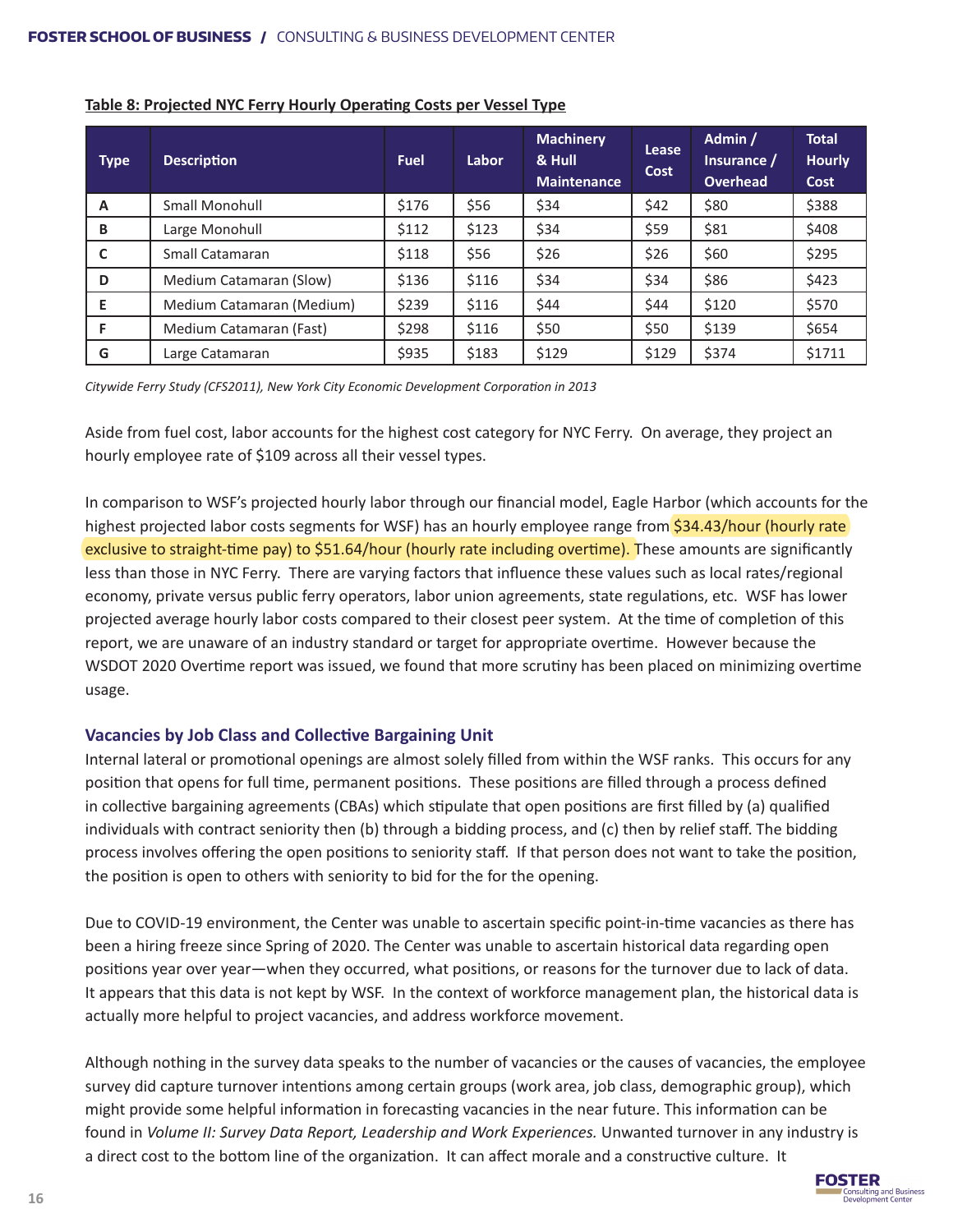is approximated that for each individual leaving an organization, the direct cost of that termination is one-third to 45% the annual salary of that employee (*SHRM, 2017*).

Employee turnover and employee retention are inextricably connected. The table below is an analysis of WSF Turnover for 2017, 2018, and 2019 within the first year of employment. Presumably all these employees went through an extensive amount of training upon hire. Without further information, it is difficult to address retention strategies. Resignation is a voluntary termination by the employee, as End of Appointment is involuntary.

| Oiler                   | <b>Resignation</b> | <b>End of Appointment</b> |
|-------------------------|--------------------|---------------------------|
| 2017                    | 0                  | 0                         |
| 2018                    | $\mathbf{1}$       | 1                         |
| 2019                    | 3                  | $\overline{2}$            |
| 2020                    | $\mathbf{1}$       | $\mathbf 0$               |
| <b>Total</b>            | 5                  | 3                         |
| <b>On Call Deck</b>     | Resignation        | <b>End of Appointment</b> |
| 2017                    | 12                 | 3                         |
| 2018                    | 7                  | 11                        |
| 2019                    | 8                  | 3                         |
| 2020                    | 6                  | 9                         |
| <b>Total</b>            | 33                 | 17                        |
| <b>Ordinary Seaman</b>  | <b>Resignation</b> | <b>End of Appointment</b> |
| 2017                    | 1                  | 3                         |
| 2018                    | $\overline{2}$     | 1                         |
| 2019                    | $\overline{2}$     | 0                         |
| 2020                    | 0                  | 0                         |
| <b>Total</b>            | 5                  | $\overline{4}$            |
| <b>On Call Terminal</b> | <b>Resignation</b> | <b>End of Appointment</b> |
| 2017                    | 4                  | 7                         |
| 2018                    | 6                  | 16                        |
| 2019                    | 8                  | $\overline{7}$            |
| 2020                    | 5                  | $\mathbf 0$               |
| <b>Total</b>            | 23                 | 30                        |
| <b>Electrician</b>      | Resignation        | <b>End of Appointment</b> |
| 2017                    | $\mathbf{1}$       | 0                         |
| 2018                    | 0                  | 0                         |
| 2019                    | 0                  | $\mathbf 0$               |
| 2020                    | 0                  | 0                         |
| <b>Total</b>            | $\mathbf{1}$       | $\mathbf 0$               |

**Table 9: Turnover Reasons Within First 12-Months of Employment 2017-19**

![](_page_16_Picture_5.jpeg)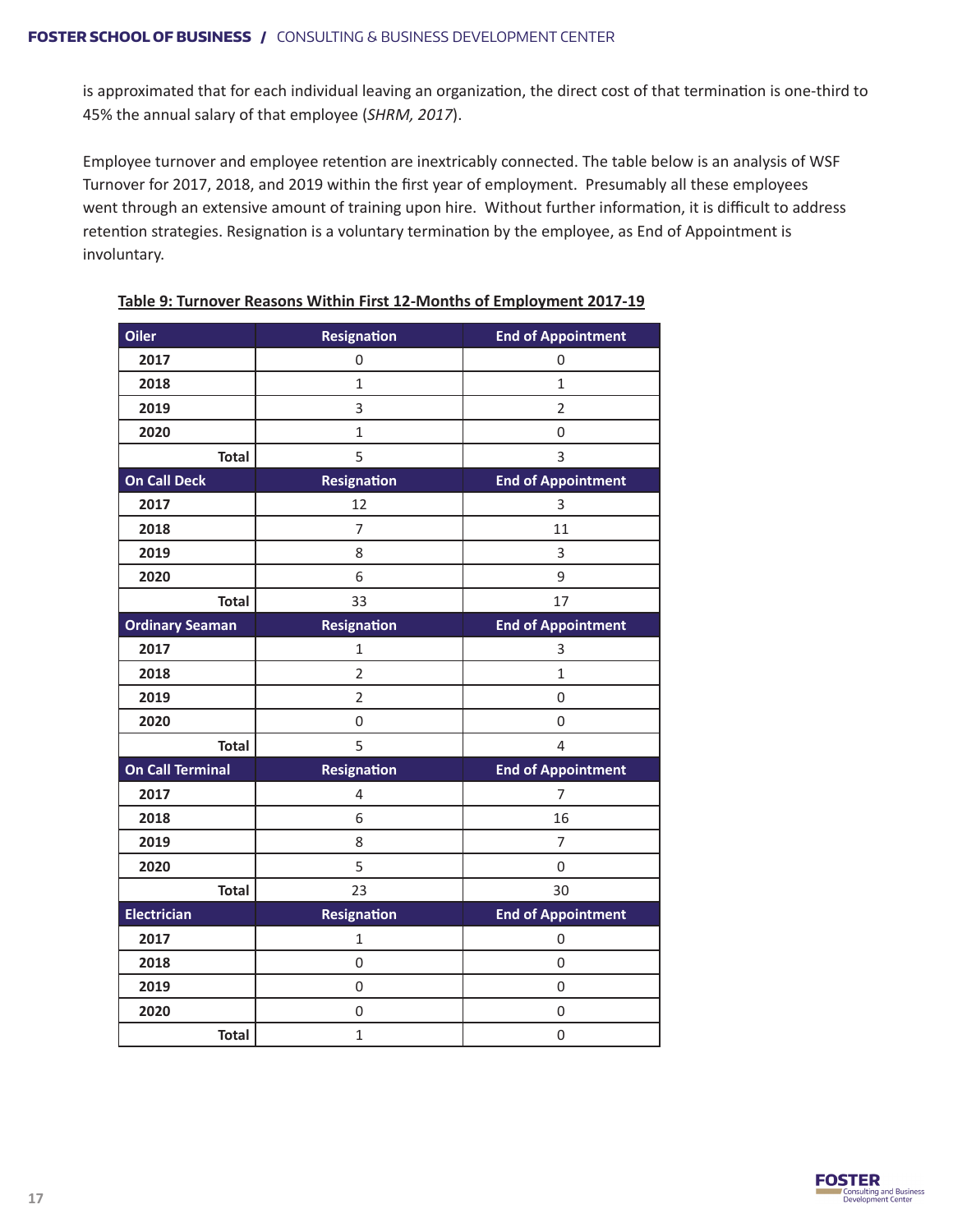### STRATEGIES FOR FILLING VACANCIES

The practice for hiring employees in the maritime industry is based on the numbers and types of crew members required. For example, a company that operates small passenger vessels need only hire 1-3 licensed personnel per vessel. Those segments of the industry tend to be insular and hire within well-known ranks of seasoned mariners, who typically hold lower-level officer licenses, or entry level Merchant Mariner Certificate (MMC) with minimal endorsements.

However, organizations with vessels that operate either internationally or larger in tonnage need to draw from an ever-decreasing pool of professional mariners<sup>5</sup> for their officers, and a shrinking pool of laborers that could attain a Transportation Workers Identification Card (TWIC) and USCG required medical certificate for their ratings<sup>6</sup>. The median age of merchant mariners is 46 and rising<sup>7</sup>, while the US median age is 38.2 years<sup>8</sup> and the median age in Washington State is 38.3<sup>9</sup>. This median age differential suggests that new credentialed sailors are not joining the Merchant Marines in sufficient numbers to offset retirements and resignations.

#### **Ferry Regulations**

a sa kacamatan ing Kabupatèn Kabupatèn Ing

Each ferry in the WSF fleet has a Certificate of Inspection (COI) and associated Manning Certificate which dictate the minimal number of mariners required to operate the vessel safely. The United States Coast Guard (USCG) determines the number of personnel required to operate the vessel safely, based on a number of things, but essentially 46 CFR Part 15 provides guidance to the local USCG Officer In Charge Marine Inspections (OCMI). Note that mariners holding a superior endorsement may sail in all capacities that are inferior to their endorsement (subject to propulsion mode limitations). For example, a Second Assistant Engineer of Motor Vessels may also sail as a Third Assistant Engineer on a motor vessel, and a Chief Mate may sail as Second Mate or Third Mate.

Traditionally at WSF, each Fall there is a mass hiring effort to identify 40-65 relief able-bodied seaman for deck, and entry level oilers for engineering. There are about 30 sources for recruiting, including job fairs, web sites and NEO-Gov postings. It takes several months to complete reviewing applications, (approximately 400) screening applicants, hiring events and panel interviews. All applicants go through this lengthy process regardless of their training, schooling or licensure.

In determining the effectiveness of WSF's recruiting process, we sought information on three areas:

- Locations such as colleges, vocational schools, training programs, and conferences where recruiting occurs
- Outlets where job openings are posted, such as recruiting websites or industry publications
- Data analyzing recruiting methods, including:
	- Cost per effort, or cost per successful applicant
	- Efforts that generate the highest number of applicants
	- Efforts that hire the highest number of applicants
	- Tracking data that correlate efforts with successful applicant hiring, promotion and retention
- WSF has a list of locations and outlets for recruiting but does not track the cost or effectiveness of recruiting efforts (See Appendix for list of recruiting resources).

research/statewide-data/washington-trends/population-changes/population-age-mapped-county

![](_page_17_Picture_22.jpeg)

<sup>&</sup>lt;sup>5</sup>Grady, J. (2020, November 26). U.S. Facing Looming Shortage of Merchant Mariners. Retrieved from https://www.maritime.edu/news/us-facing-looming-shortage-merchant-mariners

<sup>6</sup> Clark, B., Walton, T., Lemon, A. (2020, February 12) Strengthening the U.S. Defense Maritime Industrial

Base: A Plan to Improve Maritime Industry's Contribution to National Security, pg. 26  $7$ Ibid., pg. 26

<sup>8</sup> US Census Bureau, 2018 Population Estimates

<sup>9</sup> Washington State Office of Financial Management https://www.ofm.wa.gov/washington-data-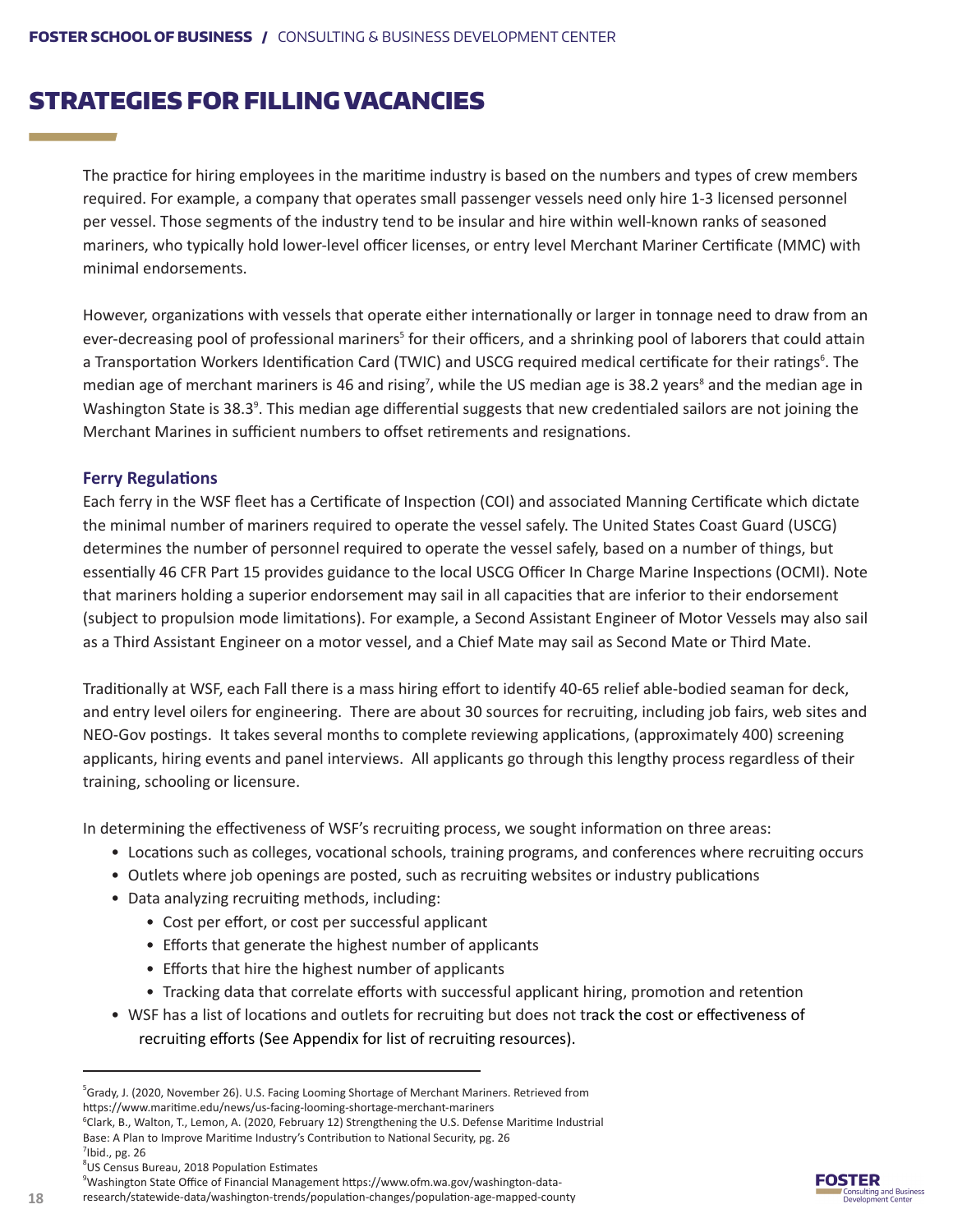#### **Current State**

The number of hires is determined by WSF operations leadership and is broadly based on the previous year's numbers. There is no specific data or strategy for targeted hiring. Each year in November up to 10 terminal employees based on seniority are eligible to bid for the open deck or engineering positions with an internal employee transfer. As of December 2020, we found that Chapter 10 in the WSDOT human resources manual has been updated to reflect a process that tightens up the annual mass hiring, shortens the time and suggests a year round process. We support this updated process for WSF to the extent that it creates a better experience for the candidates and is more streamlined for the hiring teams.

The Leadership and Work Experience Survey of 1,530 WSF staff suggest that only three sources (of the 30 listed) are the consistent sources for applicants: word of mouth from friends and family, on-line postings and employee referrals. Historically the information regarding sourcing has not been kept. The Center found no evidence of specific WSF strategies currently employed to identify, attract and retain needed talent, or a staff demographic that is representational of the communities in which they work.

#### **Mandatory Training and Certification**

According to the WSF *Overtime Analysis Findings Report*, earning a master's license requires years of training and testing, and preparation, including 16 roundtrips on each of the WSF's 10 routes and successfully drawing pilotage maps during testing. Most of the required work must be accomplished on an employee's own time.

The WSF fleet operates 21 ferries that operate in the domestic and international waters of Puget Sound and the Salish Sea<sup>10</sup>. Each vessel has a distinct United States Coast Guard (USCG) issued Certificate of Inspection (COI) document that dictates staffing requirements for that vessel. Also, large U.S. flag passenger vessels have training requirements that can be found in the Code of Federal Regulations (CFR), specifically 46 CFR Subchapter H, § 78.17-50, which refers to 46 CFR Subchapter W, § 199.180 Training and drills.

The USCG has training and continuing education requirements for various MMC endorsements, and these vary greatly by department including engineering, deck, and steward, endorsements on MMC such as Ratings and Officers, and size of vessel and routes for which the mariner is endorsed such as Unlimited Master on Inland Waters, Chief Engineer of Steam/Motor /Gas Turbine, among others.

#### **Regulations**

For vessels that are operating on domestic routes only, USCG National MMCs are required for both ratings and officer positions. For vessels that are operating on international routes, mariners are required to meet both national and international regulations, of which the International Convention on Standards of Training, Certification and Watchkeeping for Seafarers 1978 Convention, amended in 1995 and 2010 (STCW) contains the overarching regulatory requirements.

There are many STCW required training and assessments, but they are associated with an endorsement on an individual's MMC. For example, in order to receive an international endorsement as an Officer in Charge of a Navigation Watch (OICNW) on an unlimited tonnage vessel, (Washington State ferries are all unlimited tonnage) a mariner must, in addition to license testing requirements, have also taken courses like Basic Safety Training, Medical First Aid Provider, Search and Rescue, Bridge Resource Management, Meteorology, etc<sup>11</sup>,. The total outlay of training and assessments for a mariner with an international endorsement can cost the mariner

![](_page_18_Picture_12.jpeg)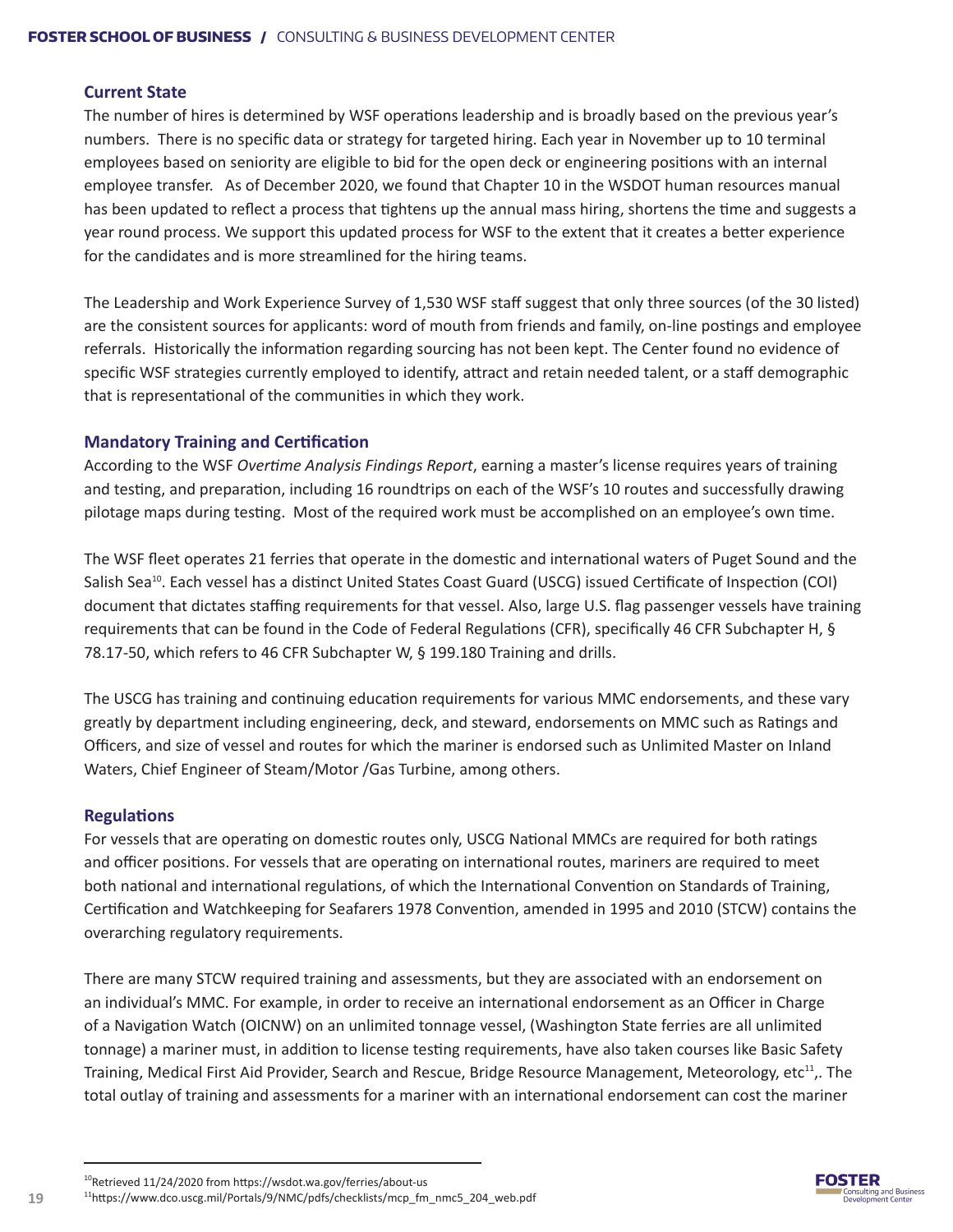upwards of \$15,000, as a conservative estimate. However, a similarly licensed watch officer on domestic routes is not required to take any STCW training.

#### **WSF Current State**

Because the WSF operates in international waters for the Anacortes to Sydney, BC route, the presumption is that their mariners are required to maintain international endorsements and compliance with STCW on their MMC. However, the WSF operates under an alternate compliance agreement with the USCG, so Washington State Ferry mariners with national endorsements may sail on the international run to Sydney B.C. without having current STCW qualifications<sup>12</sup>. While not required for employment, STCW international endorsements are considered as an additional qualification during the hiring process.

Despite this alternate compliance agreement, the WSF has developed, maintains and conducts in-house USCG approved STCW compliant courses, and requires all deck, engineering and steward department new hires take them during orientation. This in-house training requirement also exists for new hires that already have taken those STCW courses elsewhere and have those endorsements on their MMC. Currently the cost of training new hires in basic on-boarding sessions is between \$12K - \$15K per employee.

Nothing in the Leadership and Work Experience Survey speaks to mandatory and certification requirements. However, the survey does provide an estimation of how frequently employees attended mandatory versus voluntary trainings. It also inquired into the barriers to attending voluntary trainings, which might yield some qualitative insights for how to make voluntary training more accessible to all. Lastly, it provided perceived training effectiveness, broken down by group.

Based on the information provided, it appears that WSF does not currently have a leadership development program for supervisors. One key finding from the Leadership and Work Experience Survey indicates that barriers to workforce development reveals that leadership – in particular, empowering leadership, leader-member exchange, and supervisor career support – played an important role workforce development and enhancing employees' career commitment, motivation, and efficacy. The survey indicates that the average supervisor believes they are more empowering than the average employee perceives they are. The WSDOT professionals dedicated to workforce development for WSF feel hamstrung by lack of financial support, and recognition that the development of WSF crew is crucial to the future viability of the ferry system. They have a full arsenal of superior modeling for learning center platforms, and good structural template which address learning at all levels, however are unable to execute a full launch without the ability to make strategic moves that are needed to operationalize.

![](_page_19_Picture_8.jpeg)

<sup>12</sup>As per 10/09/2020 email: From: Crawford, Jane <crawfoja@wsdot.wa.gov> Sent: Friday, October 9, 2020 5:27 PM To: tpritch <tpritch@uw.edu>Subject: FW: [EXTERNAL] Training Information Details Request, Attachment Answers UW Workforce Development Questions - Follow Up 10-23-2020.dot. It is unclear as to who provided the answers in the document.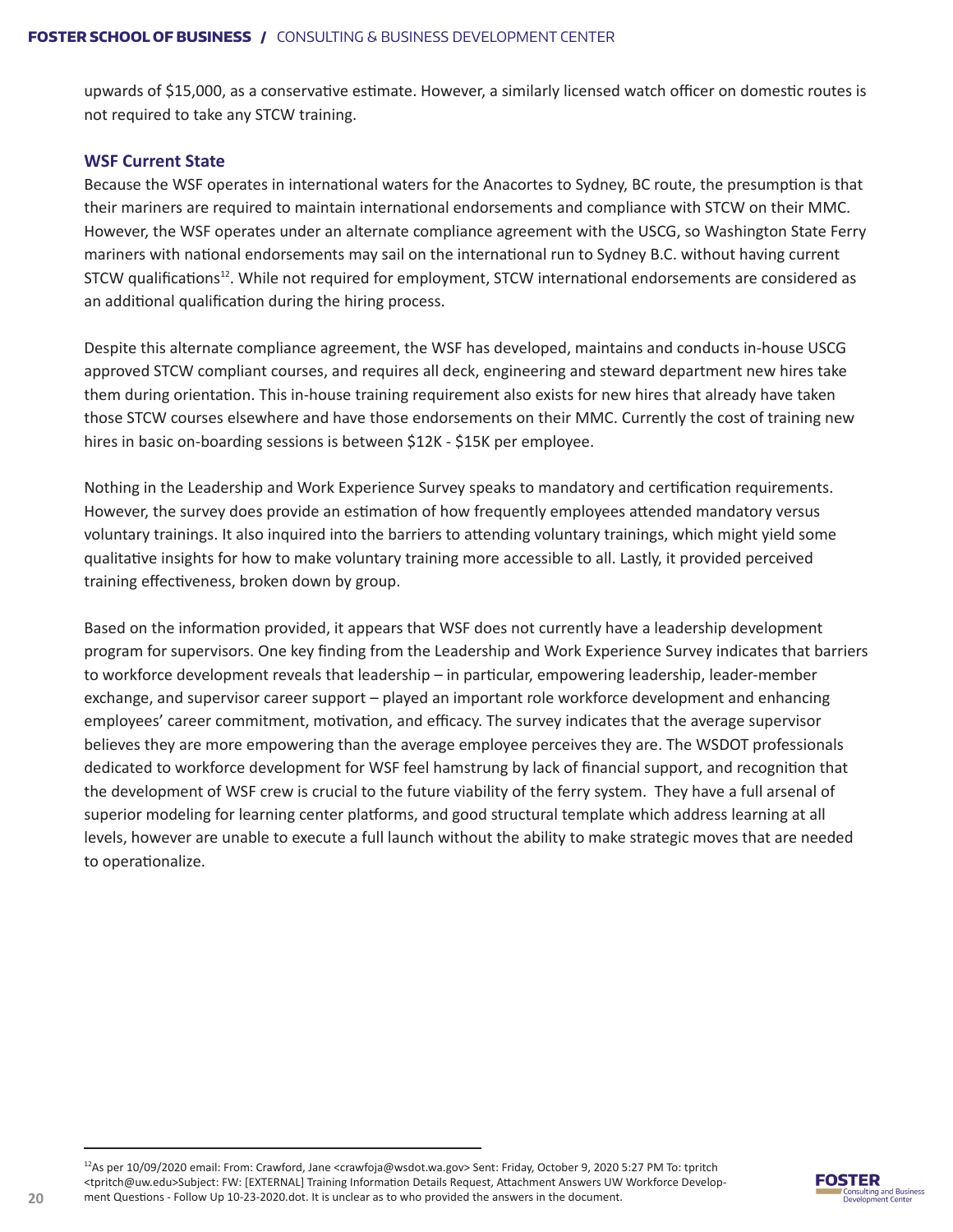### BARRIERS TO IMPLEMENTING WORKFORCE MANAGEMENT

Throughout our research, specific themes rise to surface as significant limitations to implementing a workforce management.

#### **Recruiting and Hiring Processes**

The WSDOT Talent Acquisition team has recognized the need to update the traditional mass hiring in the late Fall every year for WSF. As mentioned above, the WSDOT team added (December 2020) a comprehensive recruiting process and procedural section to its HR manual. This outlines the purpose of the processes, and includes steps to consider surrounding diversity and inclusion awareness, using appropriate interview questions, internal approval, roles and responsibilities, make-up and characteristics of interview panels, and salary settings. The process is very detailed and is written to ensure compliance with all RCWs and lowers risk exposure.

#### **Leadership Career Support**

Regarding the Leadership and Work Experience Survey and empowering leadership as mentioned on page 20, the finding points to the lack of crucial leadership training among supervisors, and specific skill development to support staff in their career development endeavors. This also points to a need for leadership training among supervisors, and specific skill development to help staff in their career development endeavors. (*See Volume II: Survey Data Report, Leadership and Work Experiences*)

#### **Data and Intent**

The ability to be strategic about developing and implanting a workforce management culture at WSF has been hampered by the lack of historical focus or intent. A Workforce Management program will need to be developed from the ground-up with little current infrastructure to build upon. The WSDOT long range plan speaks to the need for workforce management, but it has not been introduced to WSF.

#### **Technology**

Through this project, the Center encountered great difficulty regarding HR/employee technology platforms. There are multiple disparate platforms used throughout the employee lifecycle. HRMS (SAP), ECM Portal/ ILINX, NeoGov and AOSS are all used to collect and house different employee data. These systems do not all integrate as a robust, effective strategic system should. We heard directly from WSF staff and leadership about the frustration in using these non-integrated systems and the challenges in extracting data that would allow for better strategic decision-making.

#### **Collective Bargaining Agreements**

It is a fact of life that WSF operations are bound by the negotiated collective bargaining agreements. With eight different bargaining units, employee movement is cumbersome and challenging. Engaging the bargaining units in the creation of a workforce management system is essential and crucial for its success.

Traditionally, CBAs are in place to protect employee rights, guarantee regular salary increases and assure a rich benefits structure. While this has always been recognized as important for employee sense of secure, long-term employment, the CBA environment does not reward employees for extra effort, career intrinsic motivations, which are crucial elements to workforce management culture.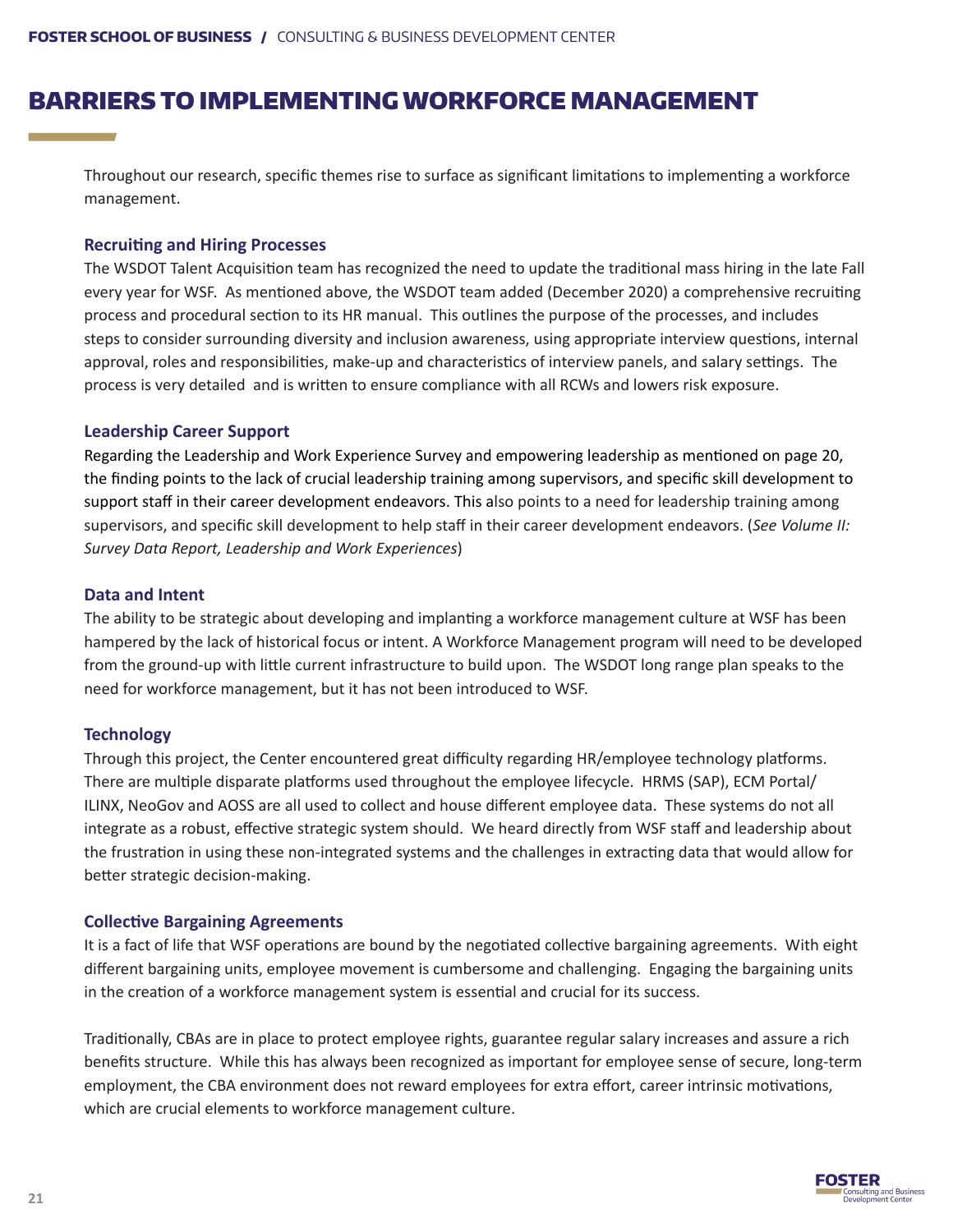### RECOMMENDATIONS

#### **Workforce Development Model**

![](_page_21_Figure_3.jpeg)

#### **Recruitment Methods and Needs**

To fulfill the goals below, the Center recommends the Washington State Legislature fully supports WSF in the staff and integrated technological needs to implement upgrades to the Talent Acquisition systems currently in place. Specific recommendations for operationalizing are below:

- Create a long-range staffing/talent acquisition strategy specific to WSF
	- Utilize historical data to determine effective recruiting sources
	- Create targeted outreach strategies for under-represented populations and target specific job classifications
	- To ensure the ability of meeting long-range staffing needs engage with high school and pre-high school populations to stimulate career interest
	- Create a robust outreach strategy with local maritime schools
- Adjust the recruiting and hiring process
	- Move from the once yearly mass hiring exercise and create a sustainable year-round program.
	- Begin measuring the success of hiring efforts
	- Within the HRIS track recruitment and hiring costs, the quality of the hires given specific actions and efforts. The information may enable to reduce costs
	- Align screening and interviewing process to reduce excess hiring to reduce resignation rates that occur within first 12 months of employment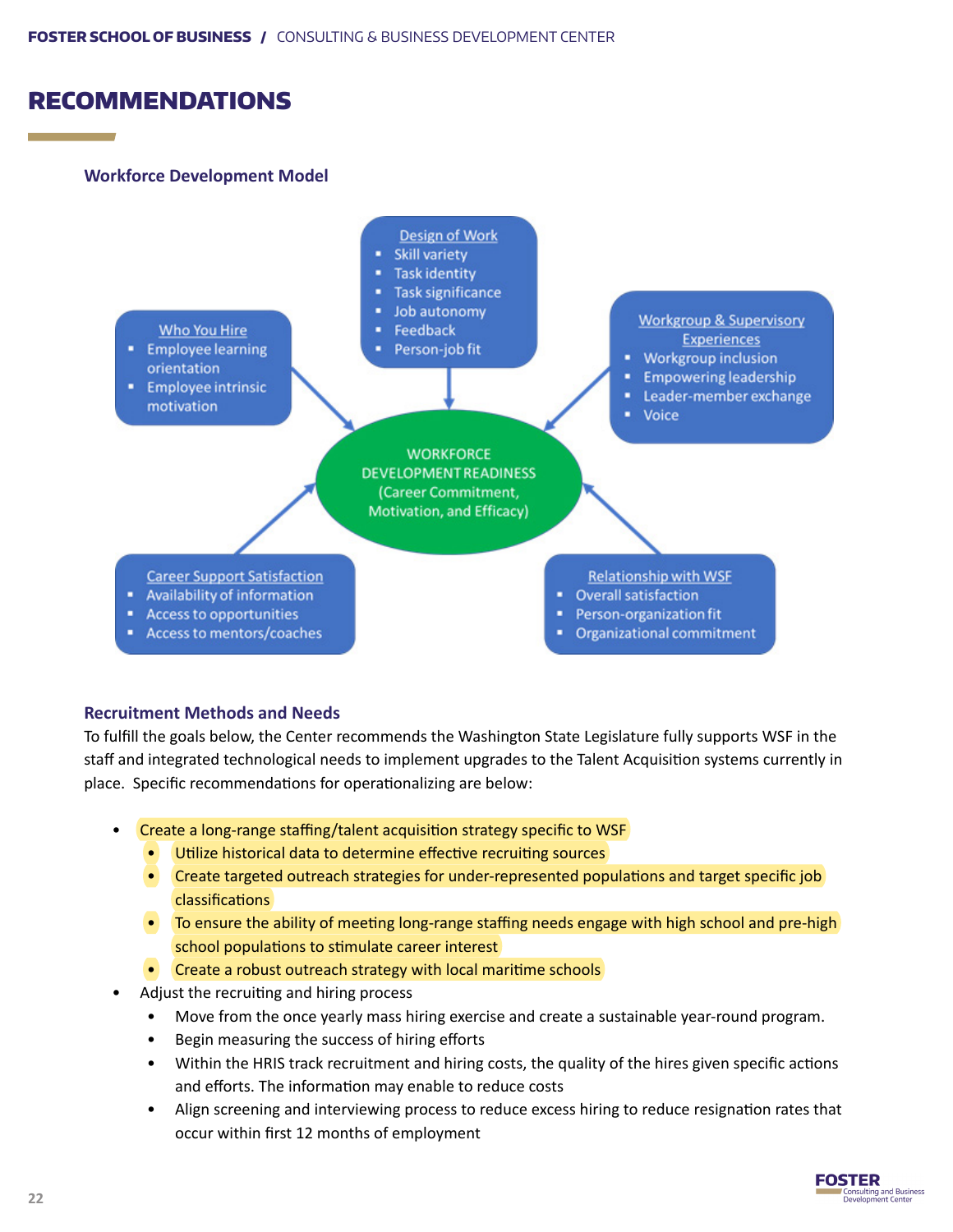- Shift the entry level officer recruitment calendar to late winter for mid-summer new-hire orientation sessions. The April start date hampers the hiring of entry level officers, the majority of whom will not be licensed by the USCG until after the end of their respective maritime academy spring term, which is typically in June.
- When hiring for officer positions, concentrate on locations that specialize in maritime-specific vocation. There are seven  $(7)$  maritime academies<sup>13</sup> that graduate officers with deck and engineering MMCs that meet WSF staffing level requirements for entry-level officer positions.
- The length of time between a November recruiting event and the new-hire orientation in April is five months. This seems to be an excessive length of time, unless the recruitment is only for entry level officers that are awaiting licensure. To avoid losing experienced and qualified mariners to other employers, shorten the length of time between recruitment efforts for experienced mariners and their new-hire orientation to 1-2 months.
- Recruitment for licensed officers is currently taking place at engineering-specific recruitment events or at 4-year universities. The engineering programs at the state's four-year universities do not have specific tracks for the maritime industry as do specialized schools such as the California Maritime Academy Marine Engineering Technology major, which prepares students to become a licensed Third Assistant Engineer.
- Reduce turn-over to reduce recruitment needs
	- The satisfaction levels of WSF employees matters for their career commitment, motivation, and efficacy which influences retention rates. Increasing retention rates will reduce the need for and cost of recruiting, hiring, and onboarding new staff.
	- Ensure that there is clear information on career advancement for employees in different occupational paths.
		- Information should not only chart out the path to advancement, but also the technical, social, and other competencies that are needed to advance, and where/how those competencies can be acquired.
		- Ensure that opportunities to access developmental assignments and experiences are available and equitably distributed
	- Align and communicate individual job performance to organizational mission
	- Help people fit in
		- Create positive, shared experiences among employees, as doing so reinforces a feeling of belonging and fitting in. Personal meetings as well as company-wide events can accomplish this. Involving employees in company-wide decisions also accomplishes this.

#### **Outreach and Recruitment Strategies for Underrepresented Communities**

Given Governor Jay Inslee's historic 2021 commitment to diversity, equity and inclusion, and particularly to support career development, the Center recommends that the Washington State Legislature supports WSDOT in implanting their diversity, equity and inclusion plan throughout the WSF organization to include creating relationships with maritime schools and local high school partnerships.

- Improve existing data on current employees to more accurately understand employee demographics
- Align WSF's diversity, equity and inclusion workforce development strategy with WSDOT strategy
- Identify specific communities of under-served positions and begin a strategic outreach, advertising and engagement

![](_page_22_Picture_19.jpeg)

<sup>&</sup>lt;sup>13</sup>U.S. Department of Transportation, Maritime Administration (2020, November 26) Maritime Academies. Retrieved from https://maritime.dot.gov/education/maritime-academies/maritime-academies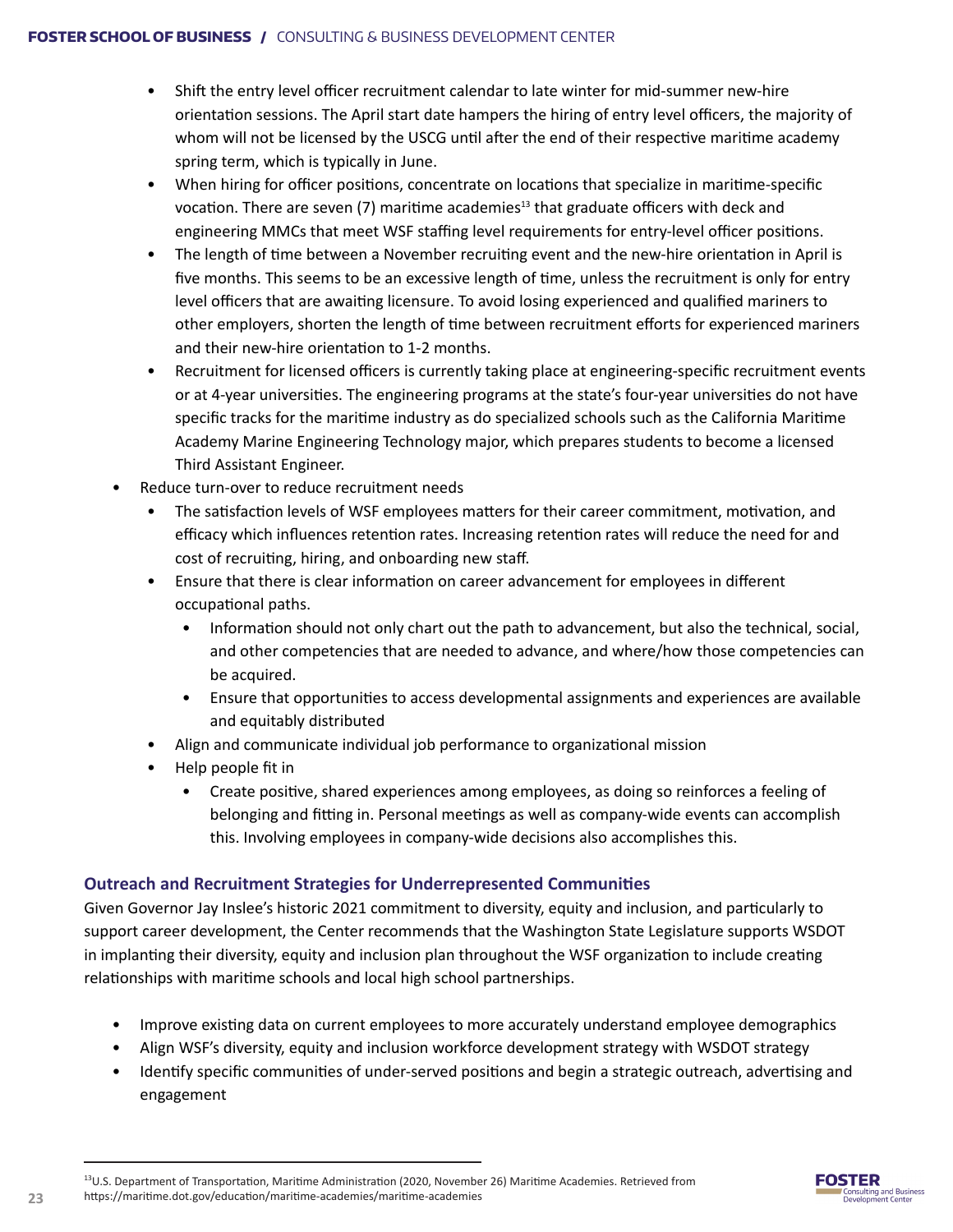- Hire a more diverse workforce, with particular attention to a diverse leadership team
- Strengthen anti-discriminatory policies, particularly with respect to hiring and promotions, as well as ensuring that people feel like they can bring their whole selves to the workspace they occupy.

#### **Employee Turnover and Vacancies**

The Center recommends that the Washington State Legislature fully supports WSF to upgraded its integrated technologies to examine and implement new methods to track real-time vacancies and unwanted turnover.

- Create a data base to capture turnover statistics
	- This should include all employee demographic information, including age, ethnicity, years of service, position codes, departments, etc.
	- Upgrade and utilize reason codes to include specific causes of turnover for both voluntary and involuntary reasons
- Examine turnover data on a regular basis, to proactively create retention and outreach strategies
- Increase transparency regarding internal opportunities
- Create a stronger exit interview process
	- Capture pertinent information, using in-person and on-line exit survey on a consistent basis
- Track year-over-year vacancies to analyze trends that enable strategic decisions in recruiting, hiring, and workforce development

#### **Overtime and Leave Management**

In late 2019, and 2020, WSF conducted an extensive audit of overtime usage. The Center also conducted its own analysis of leave usage. As a result of both of these audits, the Center recommends that the Legislature further supports examination of overtime usage through increased ongoing scrutiny from internal financial analysts to develop ways to address the steps outlined below.

- Increase the number of permanent FTE deck, engine, terminal, and Eagle Harbor employees to reduce, though not eliminate, overtime expenses
- Improve absence forecasting to enable filling PTO and LWOP absences that can be predicted by historical patterns rather than through overtime

#### **Training Budget Adequacy**

The WSDOT workforce management strategy is a robust document outlining the components of a comprehensive plan which addresses the need for overall future staffing needs. The Center recommends that the Legislature provide funding for staff time to participate in the training, at all levels throughout WSF. Specific recommendations for operationalizing are below:

- Quantify the costs associated with maintaining USCG approved courses, including administrative costs of filing paperwork, being present and prepared for USCG audits, maintaining gear and training aids, training of Instructors, etc.
- Develop baselines of safety performance measures within the Safety Management System (SMS).
- Align in-house training with SMS near-misses or non-conformities to target training to rather than requiring all training for all staff
- Track safety performance measures and correlate to training, or lack of training for specific employee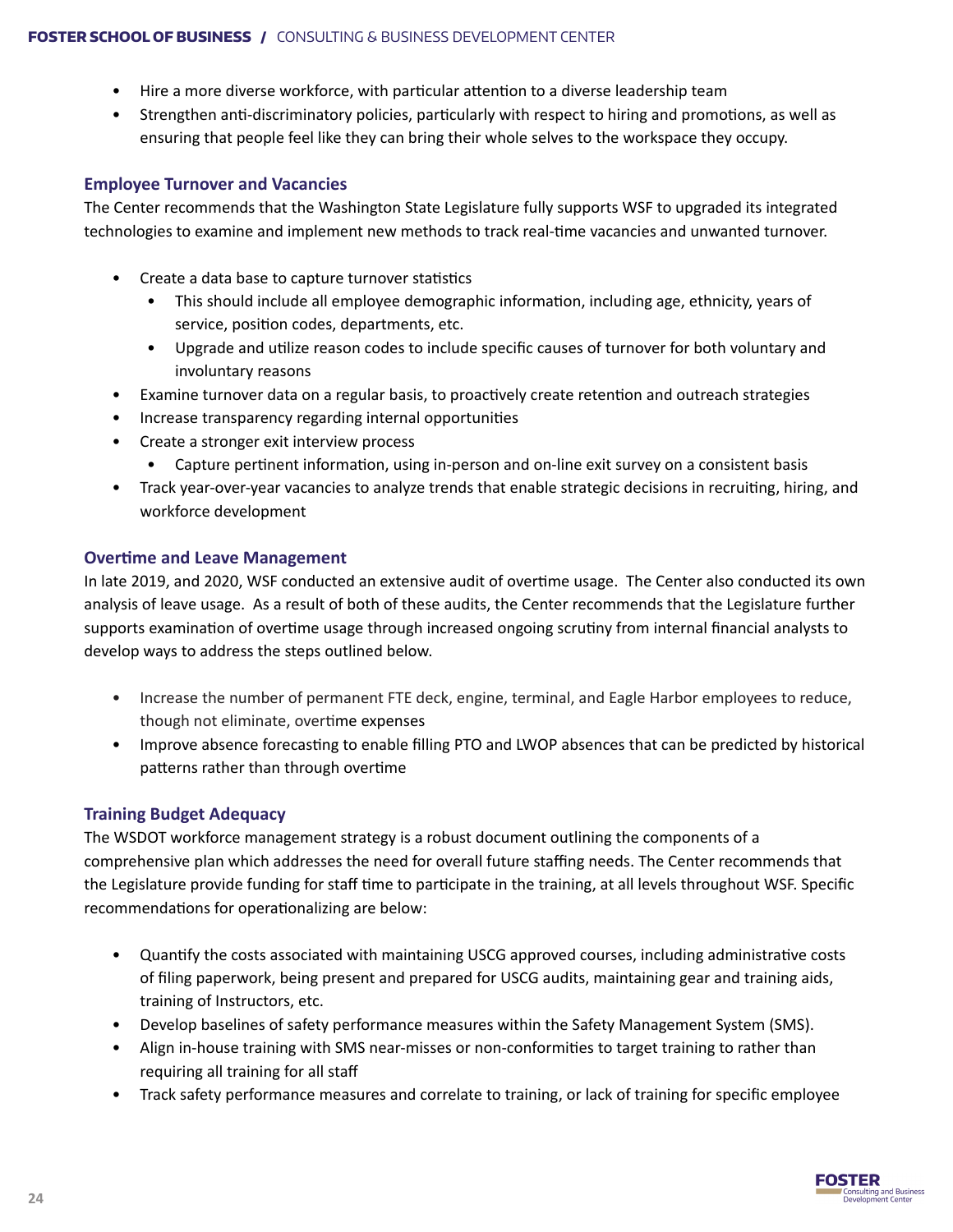- Track individual new-hire performance as they progress through the organization, especially with regards to safety related categories
- Track near-misses or non-conformities that can be attributed to either a lack of training, or a reduction in the above after training
- Conduct a detailed cost-benefit analysis of the new hire orientation training session, especially as it compares to other large domestic ferry fleets that do not conduct similar training

#### **Government and Collective Bargaining Agreements**

- Engage labor leadership to participate in the developing and implementation of the workforce management program
- The Center recommends that the Washington State Legislature continues and strengthens its interest in developing a workforce management program

![](_page_24_Picture_7.jpeg)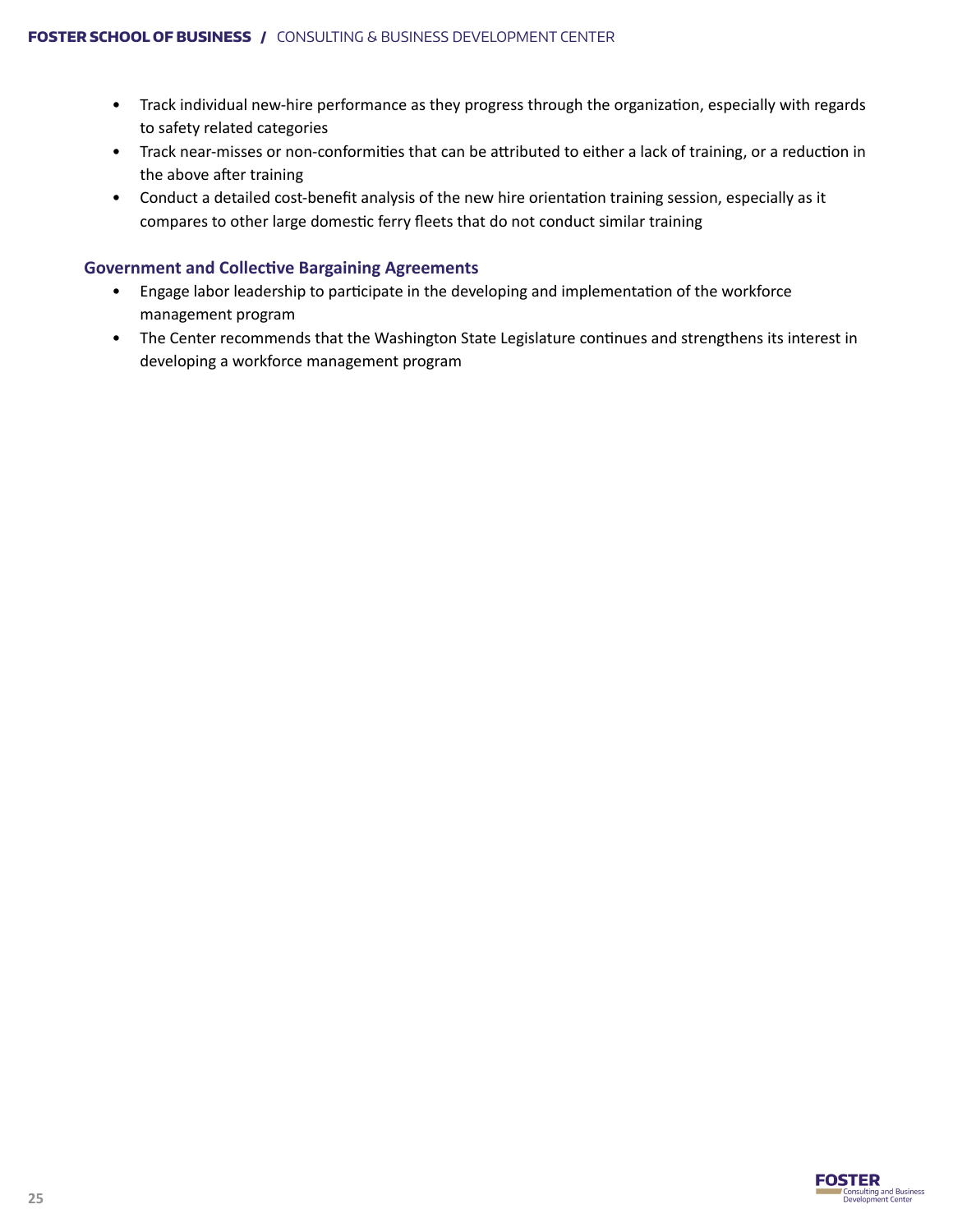### ACKNOWLEDGMENTS

#### **Project Lead Staff and Consultants**

**Crystal Farh, Ph.D.** is an Associate Professor of Management at the Michael G. Foster School of Business. Her research focuses on teams and leadership, cross-cultural interfaces, employee voice and creativity, and abusive supervision. Prior to joining the Foster School faculty, she was an Assistant Professor at Michigan State University's Eli Broad College of Business. She has published more than a dozen articles in scholarly journals. She has received numerous awards including the Editorial Board Outstanding Reviewer Award from the Academy of Management Journal (2019), the PACCAR Award for Teaching Excellence (2019), and the Ascendant Scholar Award, Western Academy of Management (2017). She earned her Ph.D. in Organizational Behavior from the University of Maryland Robert H. Smith School of Business and her BA in Psychology (Cum Laude Honors) from Harvard College.

**Marienus Hazelman** is a Trainee Marine Pilot and Chief Officer who has worked for the South East Alaska Power Agency as a Trainee Marine Pilot; Holland America Group as a Fleet Safety Manager, HR Planning Manager Nautical and Technical, and Deck Officer; and Crawford Nautical School as a Lecturer. He received his Chief Mate Unlimited certification at the Crawford Nautical School, his Master Mariner, and his diploma in nautical science from the New Zealand Maritime School.

**Teresa Pritchard** is a Project Consultant at the Michael G. Foster School of Business. Prior to working at the Foster School, Teresa was Chief People Officer at Washington Fruit & Produce, People Development Partner at Wilkinson Corporation, Vice President of Employee Services at Yakima Valley Memorial Hospital, Senior HR Business Partner at Microsoft, Regional HR Manager at Mercer Human Resources, and Employee Relations Specialist at REI. Teresa earned her BA in English Literature from the University of Washington.

**Jill Russell** is a Deputy Marine Pilot for the SE Alaska Pilots' Association and a Marine Operations Consultant for Nautical Dog, Inc. She has also worked as a Marine Operations Specialist at the University of Hawaii, a Project Specialist at MITAGS, Director of Marine Operations and Captain at UnCruise Adventures, Port Captain at Glacier Bay Cruiseline, Captain and Senior Corporate Trainer at Lindblad Expeditions, and Commissioned Officer/OICNW for the National Oceanic & Atmospheric Administration. She earned her BS at Oregon State University and holds multiple licenses including the SE Alaska Deputy Marine Pilot – 95,000 GT (State of Alaska), First Class Pilot of Vessels of Unlimited Tonnage Upon the Waters of Southeast Alaska (US Coast Guard), Master of Vessels of Less than 3000 GT/1600 GRT Upon Oceans (US Coast Guard) and OICNW/Third Mate of Vessels of Unlimited Tonnage Upon Oceans (US Coast Guard).

**Lian Shao, Ph.D.** is an Assistant Teaching Professor of Management with a focus on Human Resources Management at the Michael G. Foster School of Business. Her research focuses on performance dynamism, identity, and organizational citizenship behavior. She earned her Ph.D. from Cornell University, and her BCom and MS from Concordia College.

![](_page_25_Picture_8.jpeg)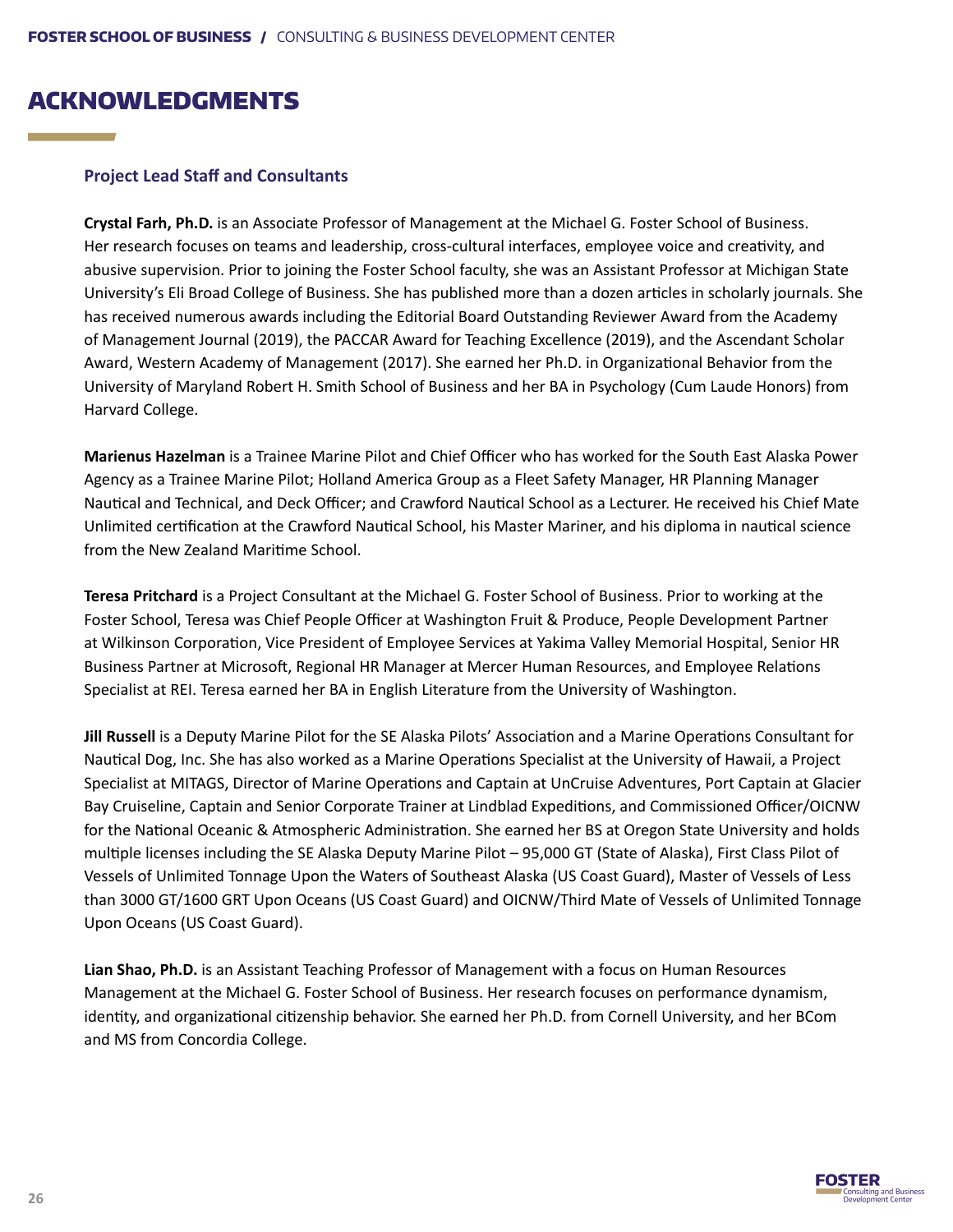**Wilfredo Tutol, Jr.** is the Senior Associate Director at the Michael G. Foster School of Business' Consulting & Business Development Center and a Marketing Instructor. He's served on the Economic Development Committee for the Washington State Commission on Asian Pacific Islander Affairs, the Board for the Seattle Metropolitan Chamber of Commerce's Urban Enterprise Center and the Steering Committee Member for the Bellevue Entrepreneur Center. He completed the Executive Development Program at the Foster School of Business where he also earned his BA in Business with concentrations in marketing and finance. He has received the Staff of the Quarter Award from the Foster School (2012 and 2013).

**Michael Verchot, MBA** is the Founding Director of the University of Washington's Consulting & Business Development Center and a Lecturer in the Marketing Department at the Michael G. Foster School of Business. He leads the Center's research for the Billion Dollar Roundtable. Michael is also the National Lead for Ascend – a nation's largest ecosystem network focused on the growth of businesses owned by people of color, women, and veterans. He has received numerous awards including: The National Minority Business Advocate of the Year Award from the US Department of Commerce's Minority Business Development Agency (2004), The Boeing Company's Supplier Diversity Global Solution Provider (2008), and the Champion Award from the Northwest Mountain Minority Supplier Development Council (2003 and 2017). Michael is a columnist for MBN USA magazine and co-author of three studies of African American businesses in Washington State. He earned his MBA from the Foster School of Business and his BS from Springfield College (MA).

#### **Student Assistants**

**Kaila Brown** is an MBA candidate at the Michael G. Foster School of Business with a concentration in finance. Previously, she has worked as a finance manager intern at Nike and a financial institution examiner at the Federal Deposit Insurance Corporation. She earned her BBA in Finance from Ohio University.

**Nicole Bryant** is a student assistant at the Michael G. Foster School of Business' Consulting & Business Development Center. She is the Vice President of Diversity for the Foster School's Undergraduate Business Council. In addition to working at the Foster School she has also worked in marketing positions for the UW Department of Intercollegiate Athletics, and the Los Angeles Chargers. She will earn her BA in Finance with a Diversity Minor in 2021 and she has studied at Stanford University.

**Rachel Joshua** is a business major at the Michael G. Foster School of Business, and she earned her Associates in Arts & Sciences from Bellevue College (Distinct Honors). She was selected into the STEM to STERN program funded by the National Science Foundation to accelerate the academic and professional growth of students interested in STEM careers.

![](_page_26_Picture_7.jpeg)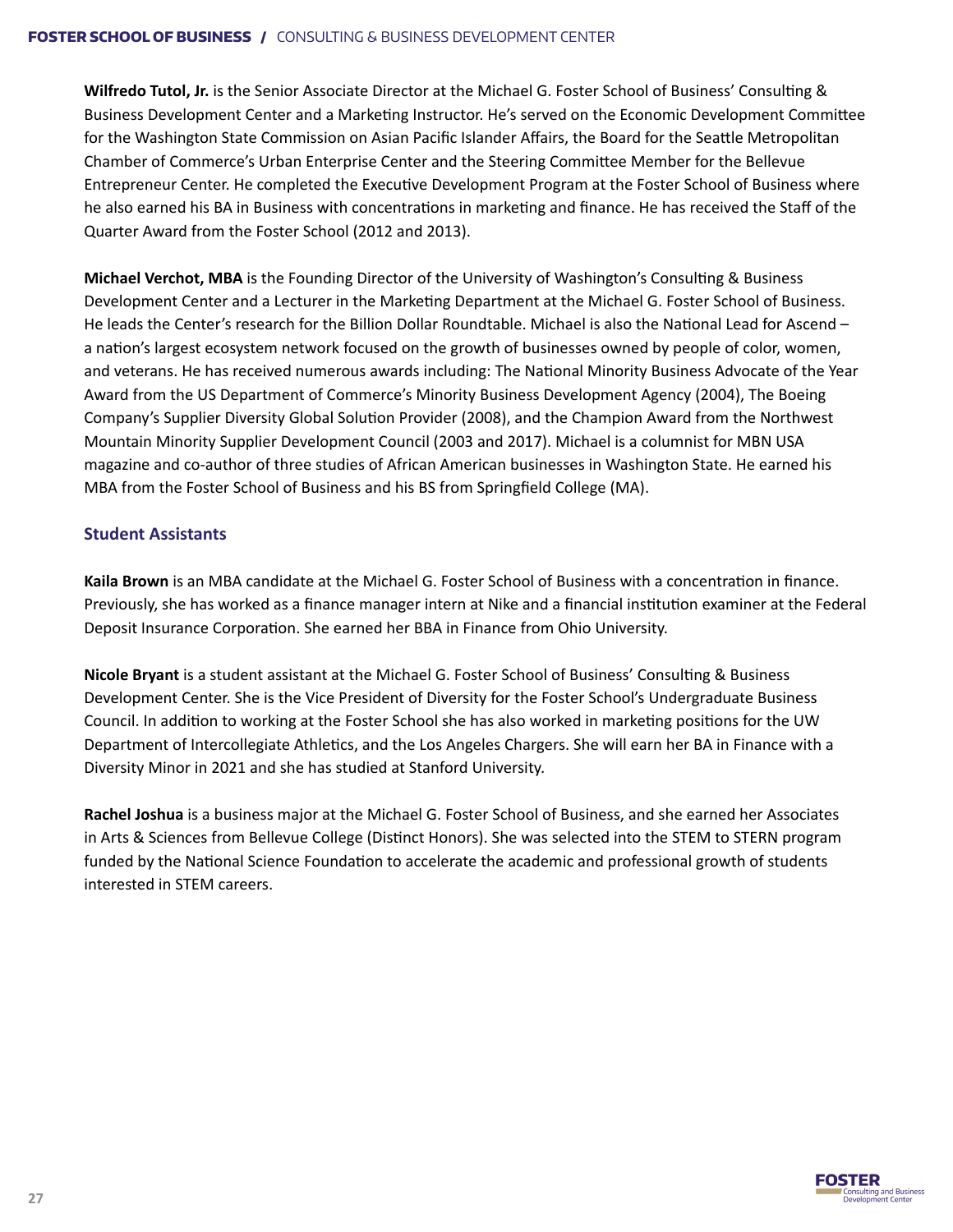### APPENDIX

a sa kacamatan ing Kabupatèn Kabupatèn Ing

#### **List of Locations and Outlets for WSF Recruiting**

List of recruiting locations for WSF, such as colleges, vocational schools, training programs, and conferences

- Cal Maritime
- Youth Career & EDU Fair
- Benton/Franklin County Fair
- Mukiltoe Lighthouse Festival
- Engineering Expo (University of Texas)
- Central WA State Fair
- Apprenticeship and Career Fair, Cowlitz County
- Kitsap Navy Job Fair, Bremerton, WA
- WSU Career Fair, Pullman, WA
- University of Idaho Career Fair, Moscow, ID
- Perry Tech Employer Expo, Yakima, WA
- AGC Education Foundation Construction Career Day, Magnuson Park
- Gonzaga University Engineering and Computer Science, Spokane
- Seattle U Business & Engineering Career Fair, Seattle University
- UW Science and Engineering Fair
- Oregon State University, Corvallis, OR
- UW Tacoma STEM Fair
- Woodland High School Career/Job Fair
- Jefferson County High School Career Fair
- Okanogan Career Fair, Okanogan
- Portland State University Engineering, Technology, & Internship Career Fair
- CTE Beyond High School, Kent, WA
- NCW College & Career Expo
- Oregon Institute of Technology, Klamath Falls, OR
- Heritage High School Girls in STEM, Vancouver, WA
- Seattle Bainbridge Ferry Community Outreach, Seattle Bainbridge Ferry
- WorkSource Job Fair, Olympia National Guard Armory
- Issaquah Chamber of Commerce 8th Annual Great Careers Conference, Bellevue College
- Veterans Resource Fair, Red Lion, Richland, WA

List of recruiting and websites and industry publications) where WSF posts job openings

- Careers.wa.gov
	- Glassdoor
	- Indeed
	- Monster
- LinkedIn
- WorkSource